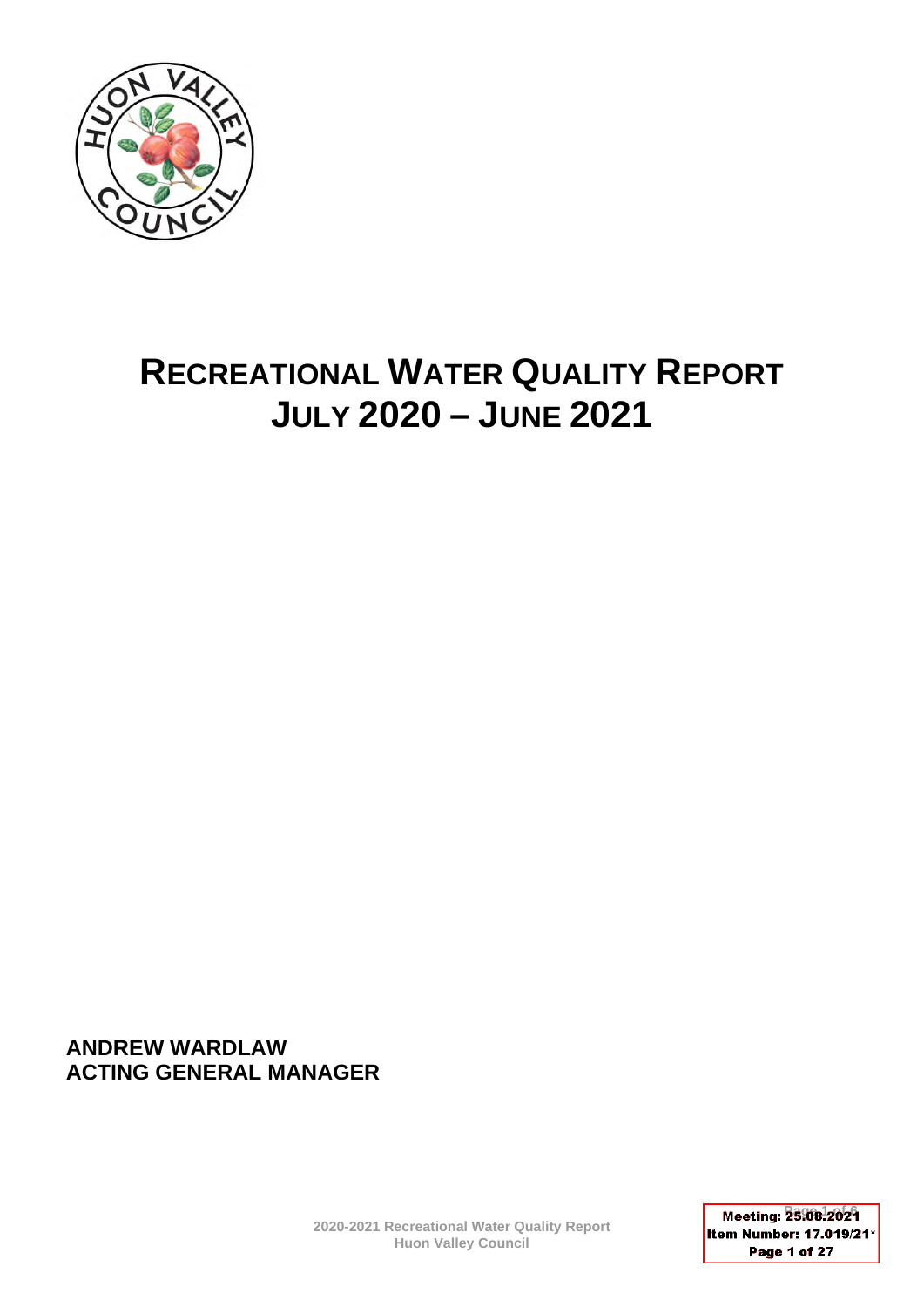

# **1.0 STATUTORY CONTEXT**

Municipal areas offer natural recreational waters including beaches and rivers which are used for activities including swimming and fishing. Other recreational waters include public pool facilities available to the community.

In accordance with section 130 (1) of the *Public Health Act 1997*, a Council is to monitor the quality of water within its municipal area in accordance with any relevant guidelines, with this referring to '*Recreational Water Quality Guidelines 2007'* issued by the Director of Public Health. The primary aim of the Guidelines is to protect human health and prevent the transfer of disease-causing organisms during contact with recreational waters with the Guidelines providing for the sampling and monitoring of popular recreational waterways and swimming pools.

Under the Guidelines it is a mandatory requirement from the Director that samples for primary recreational waters, other than swimming pools, must be taken at the beginning of the swimming season, which covers the months of December, January, February and March. The samples must be taken weekly during the duration of the season from each site, unless other arrangements are approved by the Director. The samples are to comply with the microbial levels as stipulated under section 8 of the Guidelines. The Guidelines also state that controlling authorities are required to erect signs and conduct monitoring of popular recreational water areas where there are identified sources of pollution that may affect human health.

The public pools within Huon Valley municipal area are monitored and sampled during the duration of their opening times of the year. Under the Guidelines, it is a mandatory requirement that all public swimming pools must be tested for microbiological quality and chemical parameters on a monthly basis or, if directed in writing by an Authorised Officer, more frequently. The microbiological water quality of all public swimming pools and public spa pools must be maintained in accordance with the Microbiological Water Quality criteria set out in the Guidelines*.*

It is a mandatory requirement that at the end of each swimming season, the controlling authority shall prepare a report for presentation to the Director by 30 September each year.

# **2.0 MONITORING OF RECREATIONAL WATERS**

In order for Council to provide a more proactive means of communicating public health advisories to the public and community regarding the quality of the water at identified swimming beaches within the municipal area, warning signs advising persons not to swim in these waters during and up to three days after rainfall events are placed at Dover Beach, Randalls Bay and Verona Sands.

In December to March in 2020/2021 Council's Environmental Health Unit conducted weekly water quality sampling at the above-mentioned recreational beaches. The sampling results demonstrated that the water quality at these beaches complied with the Guidelines at all times except after significant rain events. The 5 non-compliant results were all within 3 days of significant rain events, demonstrating that Council's advisory signage warning people against swimming up to 3 days after rainfall events is accurate and an appropriate measure.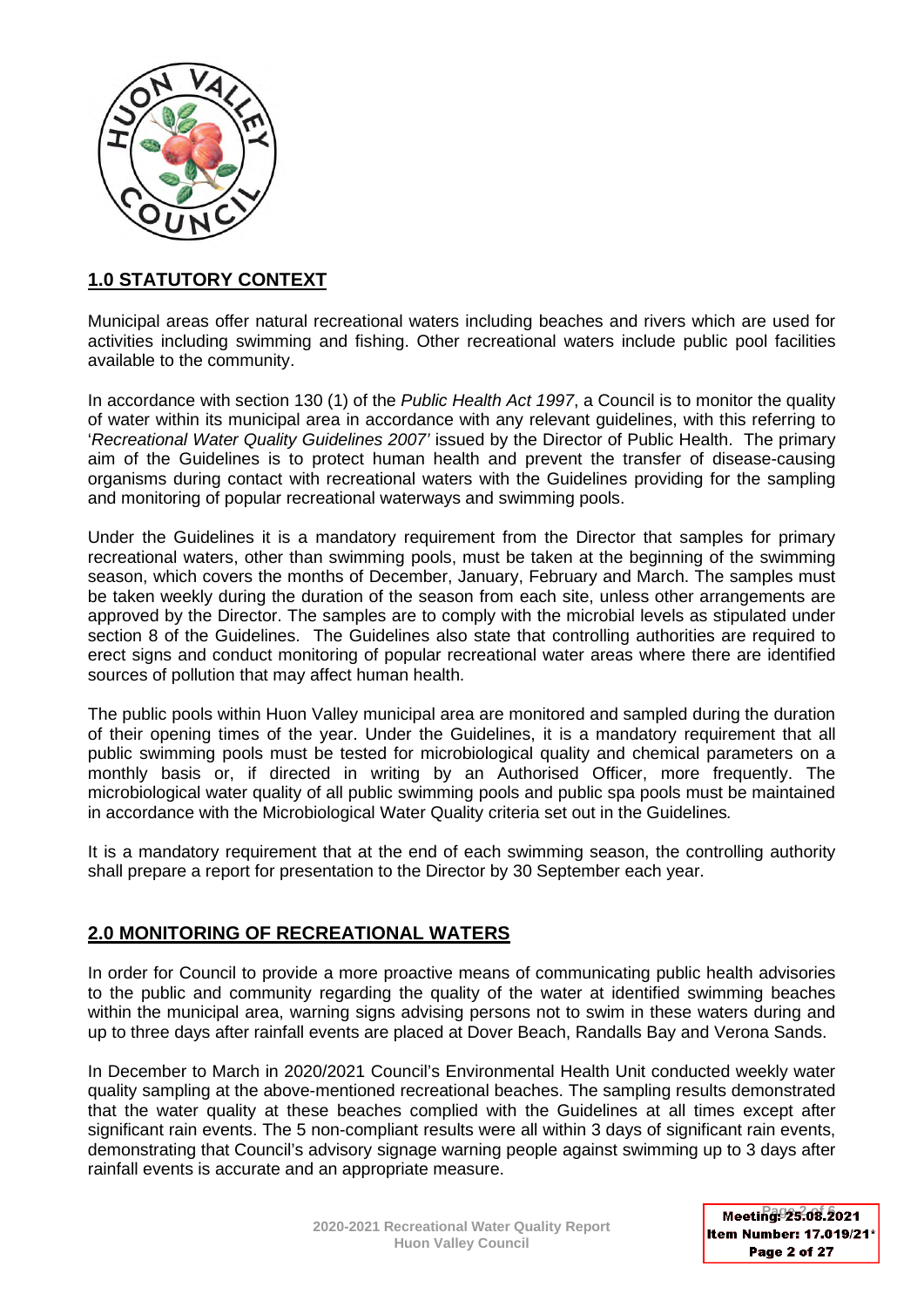

# **3.0 MONITORING OF SWIMMING POOLS**

### **3.1 MICROBIAL LEVELS FOR INVESTIGATION**

Swimming pool water is tested for the organisms listed in Table 3.1 below.

| Type of Organism                 | <b>Maximum Count Allowable</b>        |
|----------------------------------|---------------------------------------|
| Heterotrophic Colony Count (HCC) | 100 Colony Forming Units (cfu) per ml |
| E.coli                           | $<$ 1 per 100ml                       |
| Pseudomonas aeruginosa           | $<$ 1 per 100ml                       |

**Table 3.1 Testing parameters for microbiological testing of swimming pool water.** 

The total heterotrophic colony count (HCC) is considered to represent the general cleanliness of the water. As the HCC is not considered indicative of a potential health risk, these bacteria are not generally considered as a compliance measure, rather their numbers are monitored to understand changes in water over time and to alert operators to increases in general bacterial numbers. An HCC greater than 100cfu/ml is a warning sign that the conditions in the pool or spa are ideal for the multiplication of coliforms, *Pseudomonas aeruginosa* and other bacteria that pose a potential health risk. An HCC greater than 100cfu/ml may indicate there is a problem with the pool disinfection system. If a result reveals an HCC greater than 100cfu/ml a resample must be taken within 48 hours of becoming aware of this result.

*E. coli* can be used to indicate the presence of faecal contamination based on the premise that they are present in high numbers in the faeces of humans and other warm-blooded animals. Their presence indicates that faecal pollution may have occurred and pathogens might be present as a result.

*Pseudomonas aeruginosa* is the most common disease causing agent associated with waterborne disease outbreaks. It is an opportunistic pathogen and has been identified as the causative agent of eye, ear and skin infections. Its normal habitats are water, soil and vegetation but may also be of human origin. Although relatively resistant to a range of disinfectants, chlorination of normal swimming pools should be sufficient to kill bacteria.

If a result reveals the presence of *E.coli* or *Pseudomonas aeruginosa,* a resample must be taken within 48 hours of becoming aware of this result.

### **3.2 SAMPLING AND RESULTS**

There are three swimming pools with the Huon Valley municipal area that are offered for public use. These include the Huonville Pool, Port Huon Pool (owned by Council) and the Hastings Caves Pool (owned by Department of Primary Industry Parks, Water and Environment).

Note: Results that revealed Nil per 100ml will be shown as <1.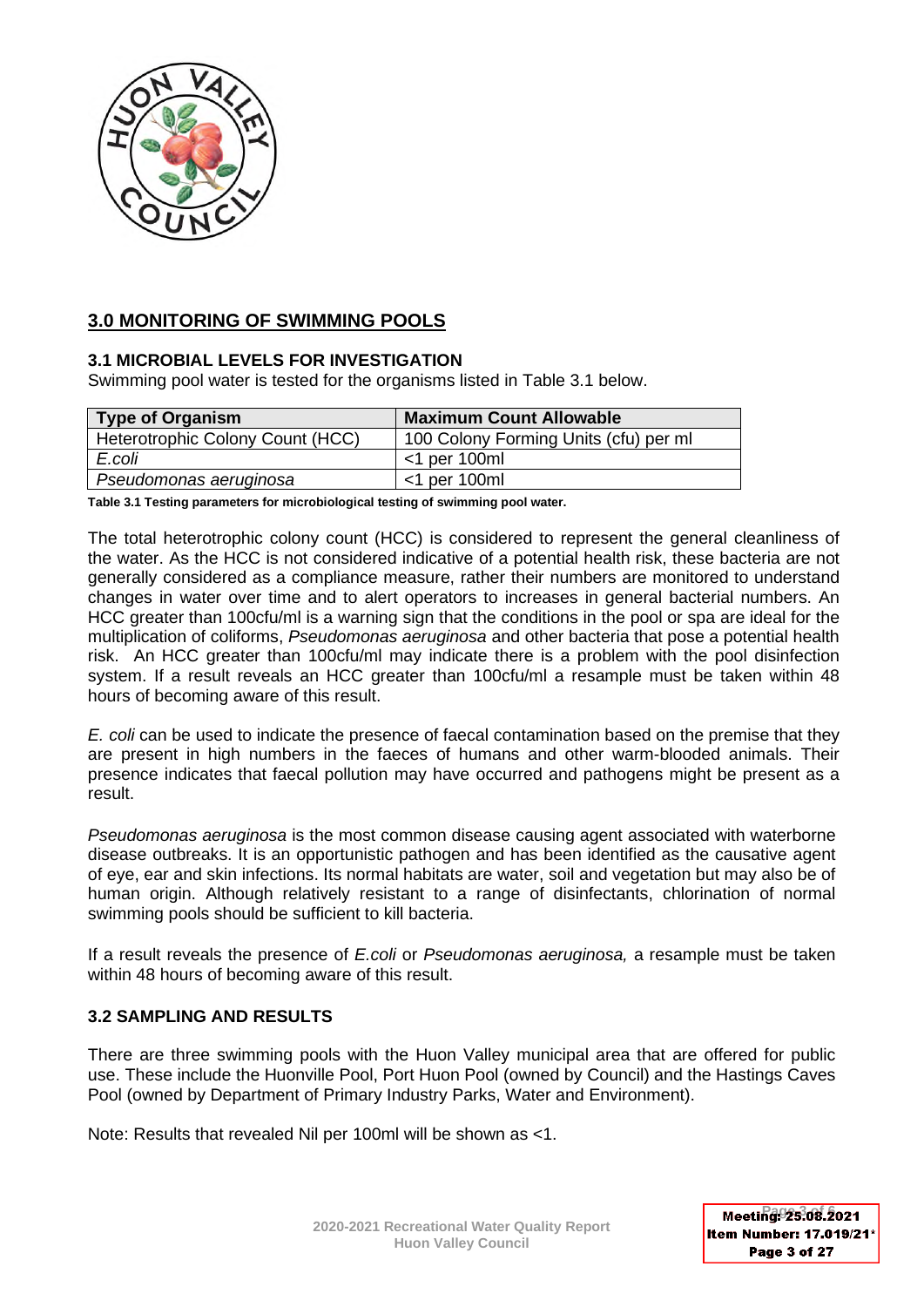

# **3.2.2 Hastings Caves Swimming Pool**

Samples were taken monthly and results are presented in Table 3.2.2 below.

|                  | <b>HASTINGS CAVES</b> |                                          | Pool operates all year round |                                  |  |  |  |
|------------------|-----------------------|------------------------------------------|------------------------------|----------------------------------|--|--|--|
| <b>Sample No</b> | Date                  | <b>HCC</b><br>$(max=100 \text{ per ml})$ | E. coli/100mL<br>(max < 1)   | P. aeruginosal<br>100mL (max <1) |  |  |  |
|                  | 02/12/2020            | $<$ 1                                    | <1                           | <1                               |  |  |  |
| $\overline{2}$   | 03/12/2020            | $<$ 1                                    | $<$ 1                        | $<$ 1                            |  |  |  |
| 3                | 08/12/2020            | $<$ 1                                    | $<$ 1                        | $<$ 1                            |  |  |  |
| 4                | 04/01/2021            | 150                                      | $<$ 1                        | $<$ 1                            |  |  |  |
| 5                | 07/01/2021            | 110                                      | $<$ 1                        | $<$ 1                            |  |  |  |
| 6                | 13/01/2021            | 28                                       | $<$ 1                        | $<$ 1                            |  |  |  |
| $\overline{7}$   | 13/01/2021            | 14                                       | $<$ 1                        | $<$ 1                            |  |  |  |
| 8                | 20/01/2021            | 1                                        | <1                           | <1                               |  |  |  |
| 9                | 28/01/2021            | 60                                       |                              | $<$ 1                            |  |  |  |
| 10               | 20/02/2021            | 1                                        | $<$ 1                        | $<$ 1                            |  |  |  |
| 11               | 04/03/2021            | $<$ 1                                    | $<$ 1                        | $<$ 1                            |  |  |  |
| 12               | 04/04/2021            | 6                                        | $<$ 1                        | $<$ 1                            |  |  |  |
| 13               | 03/05/2021            | <1                                       | $<$ 1                        | $<$ 1                            |  |  |  |
| 14               | 31/05/2021            | 10                                       | $<$ 1                        | $<$ 1                            |  |  |  |

**Table 3.2.2 Swimming pool sample results for Hastings Caves Swimming Pool 2020-2021** 

### **Interpretation of results and any appropriate action taken**

The Hastings Pool was closed during the first 5 months of the 2020/2021 financial year due to issues relating to Covid-19 pandemic restrictions. The pool reopened in December after receiving 2 consecutive compliant sampling results as required by the Guidelines.

The pool was then closed for 2 weeks due to 2 consecutive non-compliant results in the first week of January. It reopened again mid-January after 2 consecutive compliant results were achieved. During this period Council's Environmental Health Unit provided advice to Parks and Wildlife and provided updates to the Public Health Services.

An elevated E.coli detection on a sample taken on the 28th of January 2021 prompted a resample after conducting additional disinfection measures. The resample results did not exceed the maximum allowable microbiological limits, therefore the pool was not required to close.

Other results for Hastings pool were within the Guidelines acceptable range.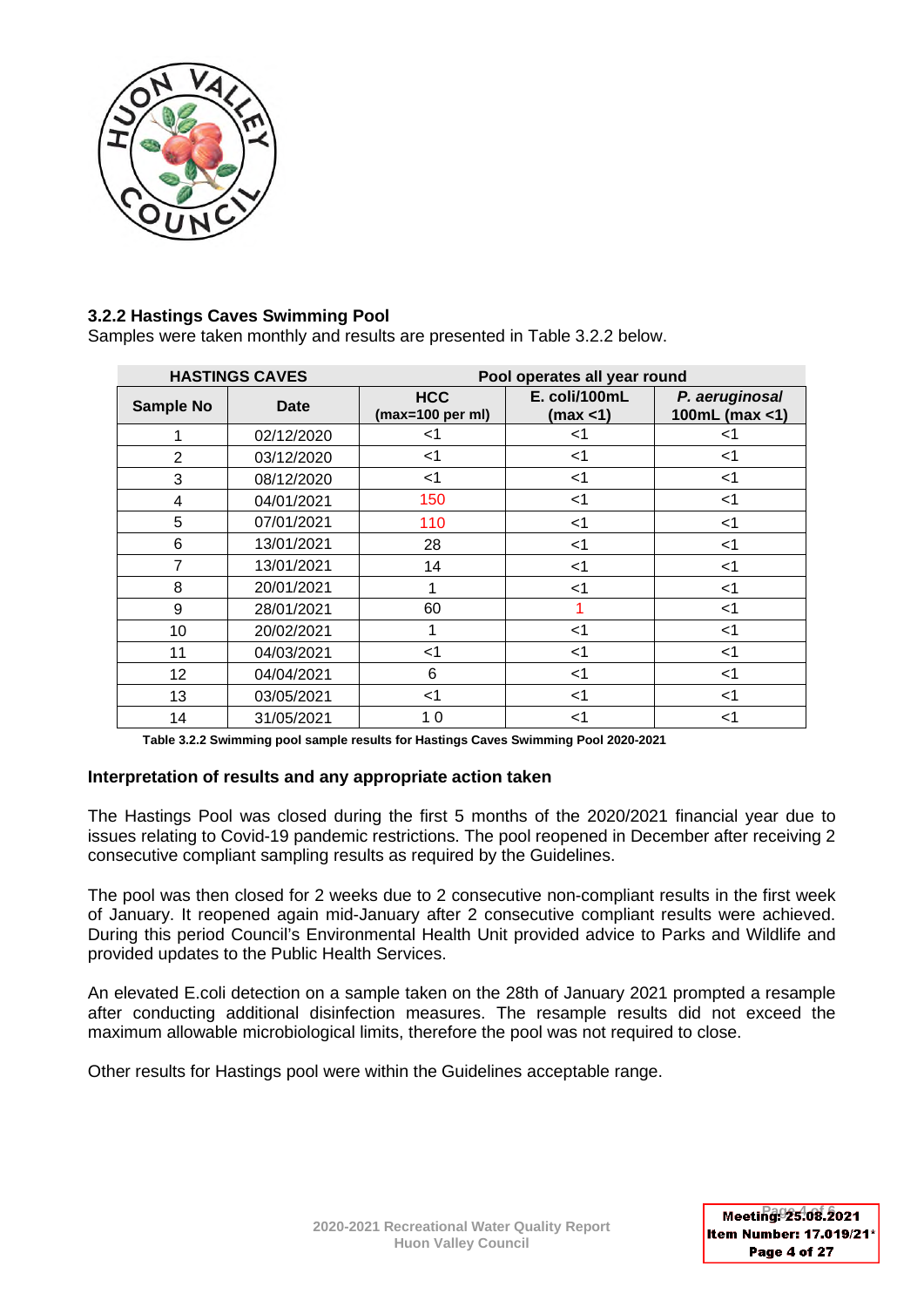

# **3.2.3 Port Huon Swimming Pool**

Samples were taken monthly and results are presented in Table 3.2.3 below.

|                  | <b>PORT HUON</b> |                                          | Pool operates all year round |                                  |  |  |  |
|------------------|------------------|------------------------------------------|------------------------------|----------------------------------|--|--|--|
| <b>Sample No</b> | <b>Date</b>      | <b>HCC</b><br>$(max=100 \text{ per ml})$ | E. coli/100mL (max<br><1)    | P. aeruginosal<br>100mL (max <1) |  |  |  |
|                  | 30/06/2020       | <1                                       | $<$ 1                        | <1                               |  |  |  |
| 2                | 01/07/2020       | $<$ 1                                    | $<$ 1                        | $<$ 1                            |  |  |  |
| 3                | 21/07/2020       | $<$ 1                                    | $<$ 1                        | $<$ 1                            |  |  |  |
| 4                | 17/08/2020       | $<$ 1                                    | $<$ 1                        | $<$ 1                            |  |  |  |
| 5                | 14/09/2020       | 88                                       | $<$ 1                        | $<$ 1                            |  |  |  |
| 6                | 09/10/2020       | $<$ 1                                    | $<$ 1                        | $<$ 1                            |  |  |  |
| $\overline{7}$   | 27/10/2020       | 99                                       | $<$ 1                        | $<$ 1                            |  |  |  |
| 8                | 02/12/2020       | 18                                       | $<$ 1                        | $<$ 1                            |  |  |  |
| 9                | 06/01/2021       | $<$ 1                                    | $<$ 1                        | $<$ 1                            |  |  |  |
| 10               | 02/02/2021       | $<$ 1                                    | $<$ 1                        | $<$ 1                            |  |  |  |
| 11               | 11/03/2021       | 5                                        | $<$ 1                        | $<$ 1                            |  |  |  |
| 12 <sub>2</sub>  | 08/04/2021       | 1                                        | $<$ 1                        | $<$ 1                            |  |  |  |
| 13               | 11/05/2021       | 60                                       | $<$ 1                        | $<$ 1                            |  |  |  |
| 14               | 02/06/2021       | $<$ 1                                    | <1                           | $<$ 1                            |  |  |  |

**Table 3.2.3 Swimming pool sample results for Port Huon Swimming Pool 2019-2020** 

### **Interpretation of results and any appropriate action taken**

The Port Huon Pool reopened in July 07 2020 after being closed since March 20 2020 due to Covid-19 restrictions. Two consecutive compliant results were achieved prior to reopening.

All water quality sample results for the Port Huon Pool were compliant with the Guidelines during the 2020/2021 financial year.

### **3.2.4 Huonville Swimming Pool**

Samples were taken monthly and results are presented in Table 3.2.3 below.

|                  | <b>HUONVILLE</b> |                                          | Pool operates during Summer months (Dec - Mar) |                                     |  |  |
|------------------|------------------|------------------------------------------|------------------------------------------------|-------------------------------------|--|--|
| <b>Sample No</b> | Date             | <b>HCC</b><br>$(max=100 \text{ per ml})$ | E. coli/100mL (max                             | P. aeruginosal<br>100mL (max $<$ 1) |  |  |
|                  | 26/10/2020       |                                          |                                                |                                     |  |  |
|                  | 27/10/2020       |                                          |                                                |                                     |  |  |
|                  | 02/12/2020       |                                          |                                                |                                     |  |  |
|                  | 06/01/2021       |                                          |                                                |                                     |  |  |
|                  | 03/02/2021       |                                          |                                                |                                     |  |  |
|                  | 11/03/2021       |                                          |                                                |                                     |  |  |

**Table 3.2.4 Swimming pool sample results for Huonville Swimming Pool 2019-2020**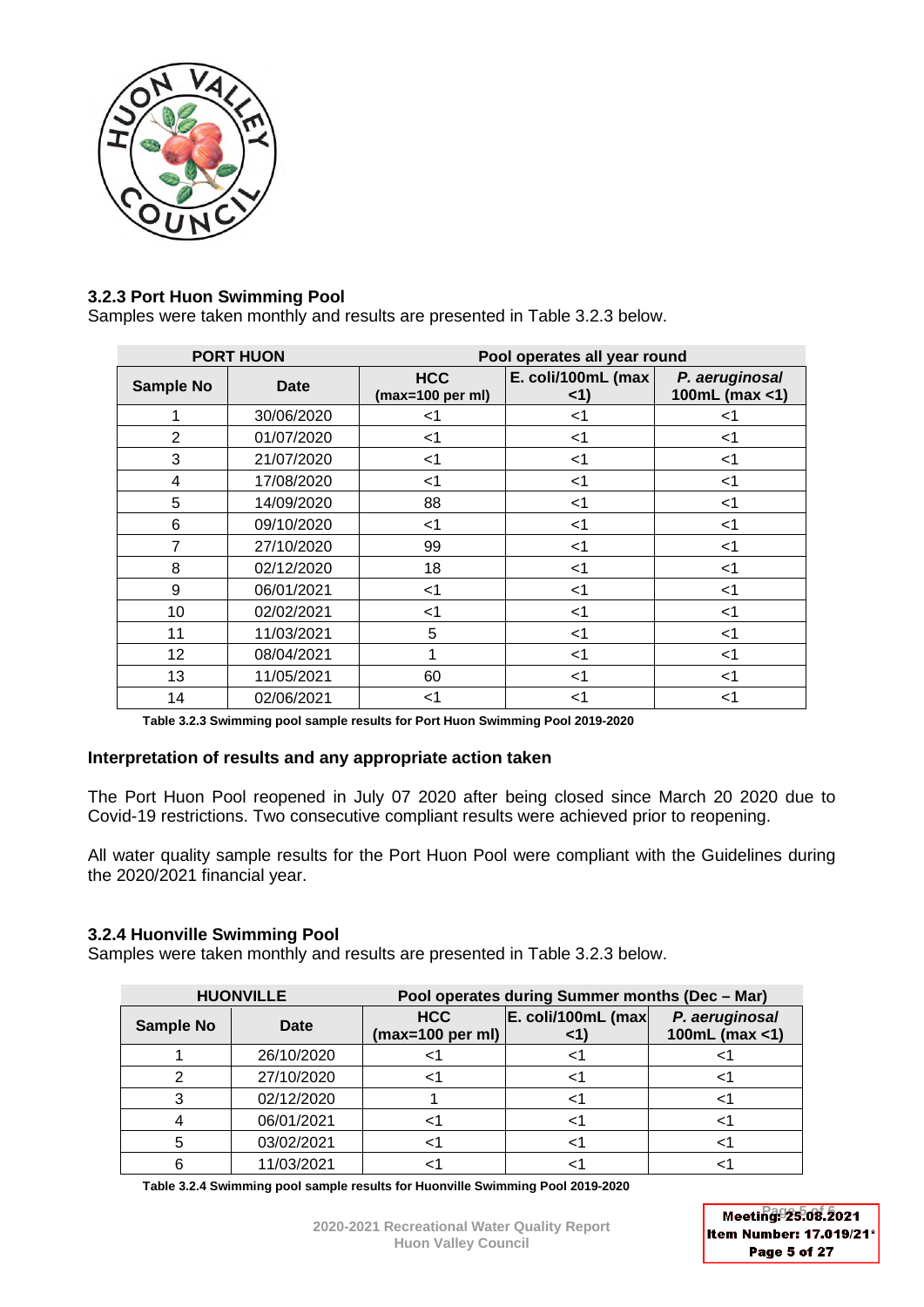

### **Interpretation of results and any appropriate action taken**

All water quality sample results for the Huonville Pool were compliant with the Guidelines during the 2020/2021 financial year.

# **3.3 SUMMARY OF THE POOL WATER SAMPLING**

Generally, results collected revealed that the water quality of all three swimming pools falls within the safety limits of the Guidelines. The issue which caused Hastings Pool to be closed has been identified and measures are now in place to prevent it from occurring again.

# **4.0 RECREATIONAL WATER SAMPLING CONCLUSIONS**

Swimming advisory signs at identified swimming beaches provide a proactive means of advising the public and community of potential contamination of these waters due to outfalls from nearby lagoons and stormwater following rainfall events.

This advisory information was validated by the recreational beach water sampling program undertaken by the Environmental Health Unit during the summer months of the 2020/2021 financial year. There were 5 results that did not comply with the microbiological limits set out in the guidelines and all were from samples taken within 3 days of significant rainfall events.

Council will continue to monitor these beaches for any changes in conditions that may effect recreational water quality and will conduct sampling programs as required to demonstrate that the information on the advisory warning signage is accurate and an appropriate measure.

No ongoing public health issues were identified with the swimming pools.

2020 – 2021 Recreational Water Report completed July 2021 by:

**AMIGO HUBER SENIOR ENVIRONMENTAL HEALTH OFFICER HUON VALLEY COUNCIL**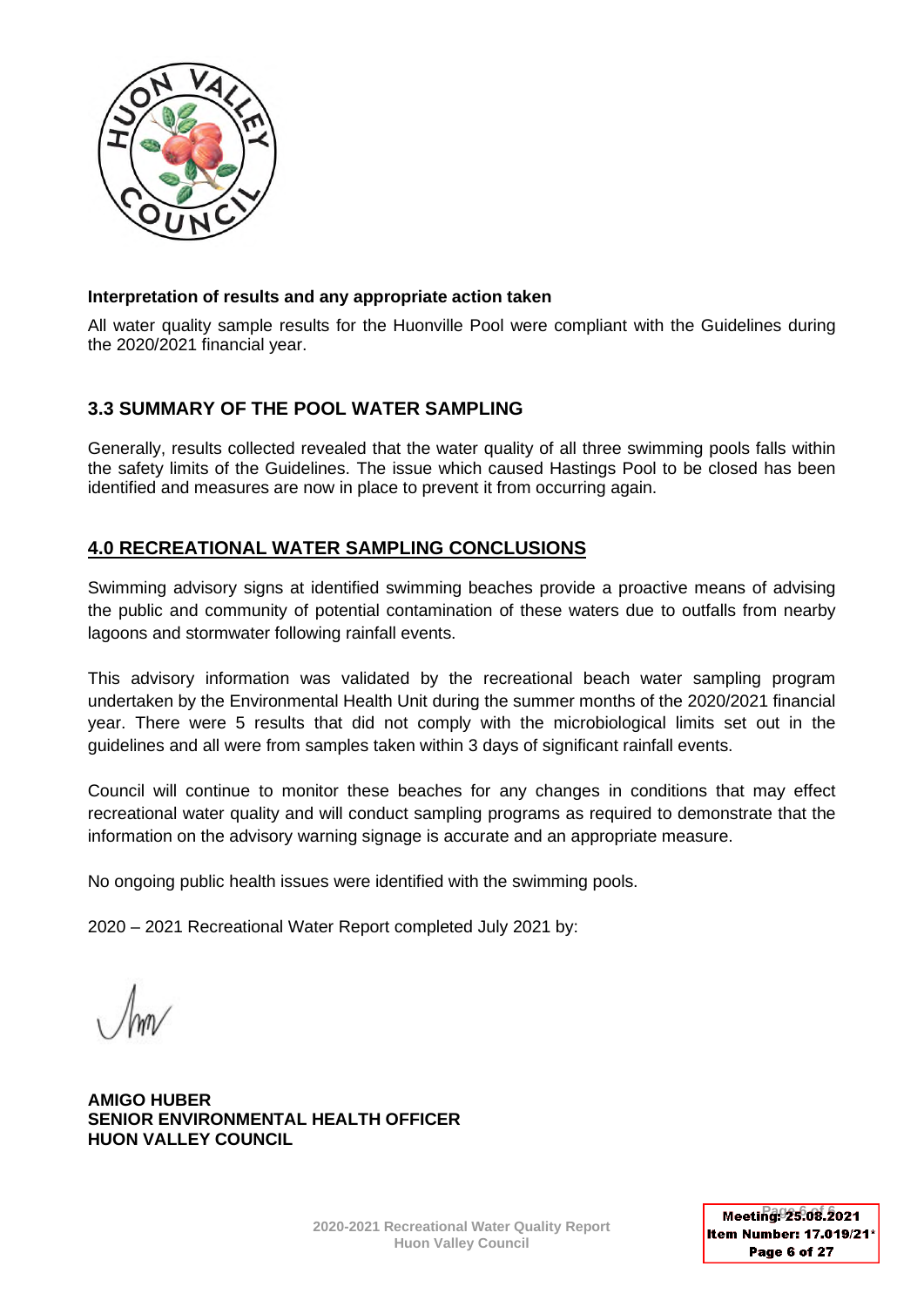

# **HUON VALLEY COUNCIL RECREATIONAL BEACH WATER SAMPLING PROGRAM - 2020/2021**



Randalls Bay

Meeting: 25.08.2021 Item Number: 17.019/21\* Page 7 of 27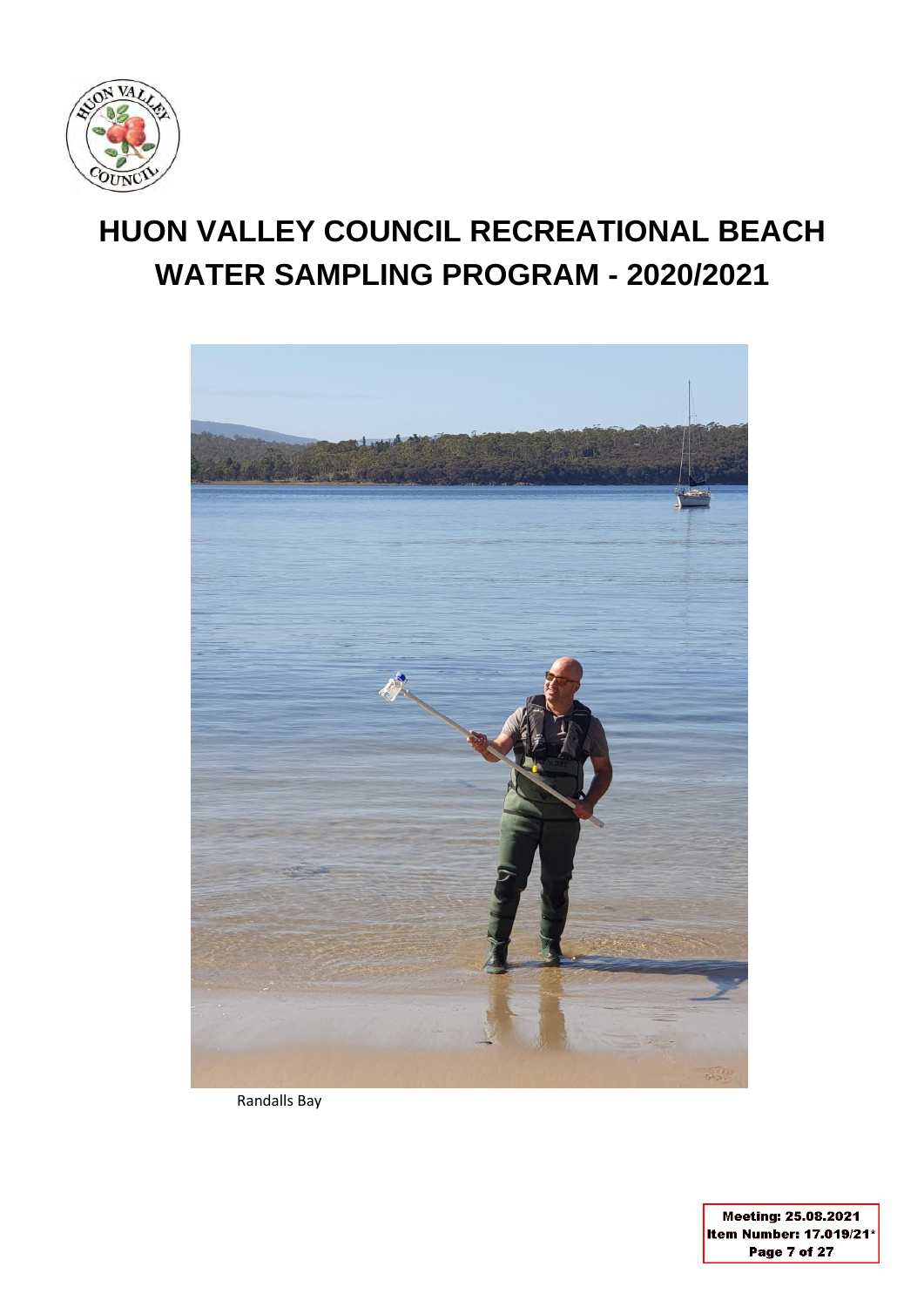# **SUMMARY AND DISCUSSION OF SAMPLING RESULTS**

| <b>SAMPLING RESULTS SUMMARY TABLE</b> |                                          |                                                           |                                                           |  |  |  |  |  |
|---------------------------------------|------------------------------------------|-----------------------------------------------------------|-----------------------------------------------------------|--|--|--|--|--|
| <b>DATE</b>                           | Dover (Enteroccocci<br><b>MPN/100mL)</b> | <b>Verona Sands</b><br>(Enteroccocci<br><b>MPN/100mL)</b> | <b>Randalls Bay</b><br>(Enteroccocci<br><b>MPN/100mL)</b> |  |  |  |  |  |
| 2/12/2020                             | 201                                      | 20                                                        | 41                                                        |  |  |  |  |  |
| 4/12/2020                             | 3 samples: <10 / 10 / 10                 |                                                           |                                                           |  |  |  |  |  |
| 8/12/2020                             | 10                                       | $\mathbf 0$                                               | $10$                                                      |  |  |  |  |  |
| 15/12/2020                            | $10$                                     | $\mathbf{0}$                                              | 20                                                        |  |  |  |  |  |
| 13/01/2021                            | 10                                       | $\mathbf 0$                                               | 20                                                        |  |  |  |  |  |
| 19/01/2021                            | 10                                       | 565                                                       | 4884                                                      |  |  |  |  |  |
| 28/01/2021                            | $10$                                     | $\mathbf 0$                                               | 41                                                        |  |  |  |  |  |
| 2/02/2021                             | $10$                                     | $\mathbf{0}$                                              | $10$                                                      |  |  |  |  |  |
| 10/02/2021                            | $10$                                     | 0                                                         | $10$                                                      |  |  |  |  |  |
| 16/02/2021                            | $10$                                     | 0                                                         | $10$                                                      |  |  |  |  |  |
| 25/02/2021                            | 10                                       | 10                                                        | $10$                                                      |  |  |  |  |  |
| 2/03/2021                             | $10$                                     | 158                                                       | 345                                                       |  |  |  |  |  |

# DISCUSSION;

The 2020/2021 Sampling program began on December 02 2020 and finished on March 03 2021. The sampling was conducted weekly except for the period between December 15 2020 and January 13 2021. This absence of sampling was due to staff annual leave around the end of the year holiday period.

4 of the 5 non-compliant results all correlated with significant rain occurring in the 24 hours preceding the samples being, after number of days with little to no rain. This can result in contaminated organic matter building up along the shoreline and in stormwater lines being washed into the sea via drainage lines.

The 5<sup>th</sup> non-compliant result correlated with rain on the second and third day prior to sampling and an extreme swell creating turbulent sea waters which were heavy with suspended solids stirred up from the sea floor on the day of sampling. These conditions created the extreme non-compliant result for Verona Sands and Randalls Bay on 19/01/2021, likely due to bacteria present in the sea floor sediment be stirred up and suspended in the water.

All other results were compliant with limits set out in the Recreational Water Quality Guidelines, demonstrating that Council's advisory signage warning people against swimming up to 3 days after rainfall events is accurate and an appropriate measure.

> Meeting: 25.08.2021 Item Number: 17.019/21\* Page 8 of 27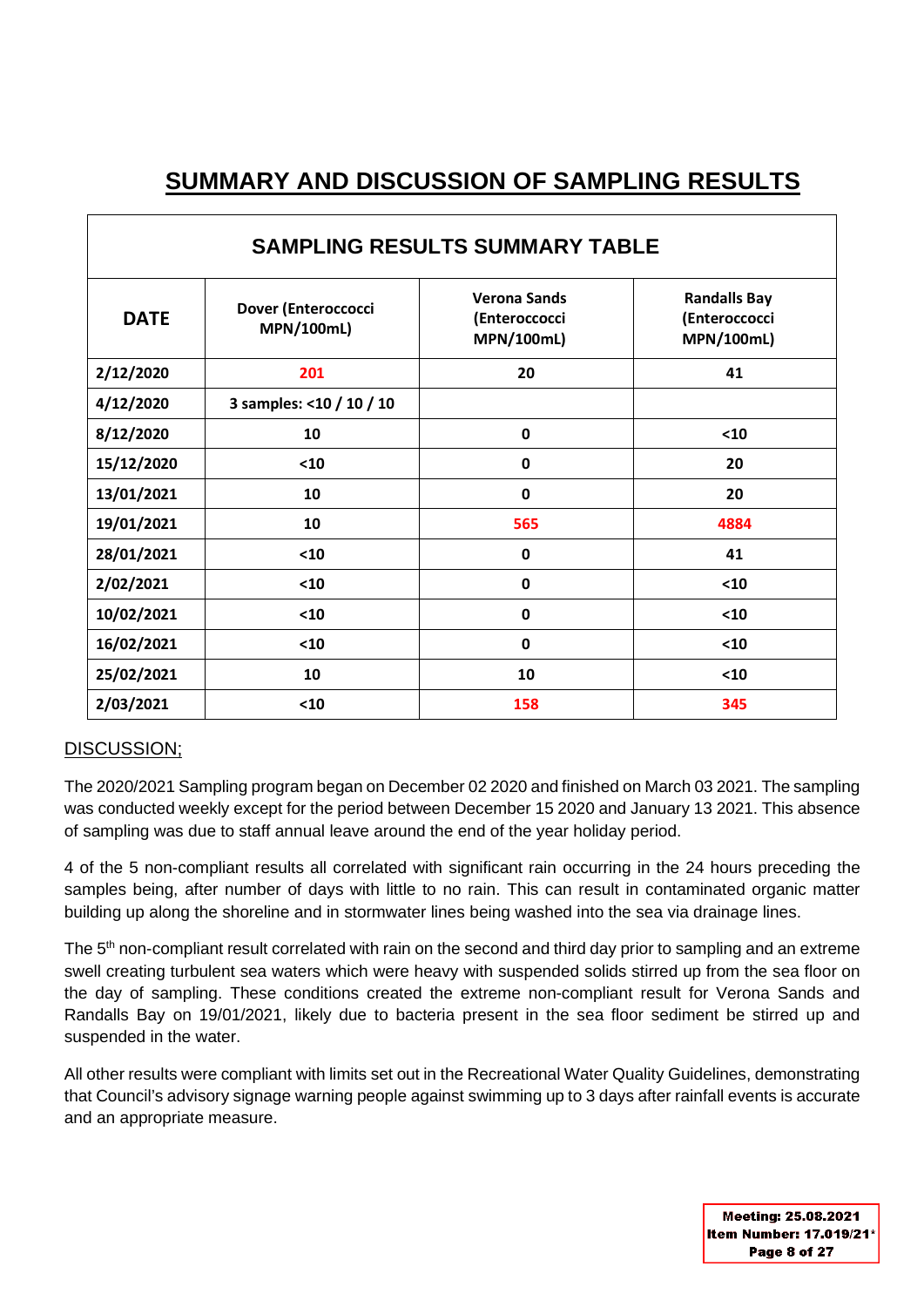#### **RECREATIONAL WATER SAMPLE SUMMARY - DOVER**

Dover beach is situated near a caravan park and a number of residences. Given that it is far south of other major towns, it likely does not get as much recreational use as Verona Sands and Randalls Bay. It has a public toilet connected to TasWater sewer mains. The outfall pipe from the sewerage treatment plant is about 550m north of the sample site and discharges treated effluent 120m off shore. It also has a rivulet that feeds into the sea and is land locked at times. The TasWater sewerage treatment plant is quite close to the rivulet upstream.



| <b>DOVER -</b><br><b>DATE SAMPLED</b> | <b>RESULT</b><br>(Enterococci<br>CFU/100ml) |                                          | <b>EST # REC</b><br><b>WATER</b><br><b>USERS</b><br><b>PRESENT</b> |                                          | <b>TEMPERATURE</b><br>(°C)<br>at 9am |  | RAINFALL (mm)<br>on date of sample |
|---------------------------------------|---------------------------------------------|------------------------------------------|--------------------------------------------------------------------|------------------------------------------|--------------------------------------|--|------------------------------------|
| 02/12/2020                            | 201                                         |                                          | 0                                                                  |                                          | 13                                   |  | 6.4                                |
| DATE (Previous 3 days)                |                                             | <b>MIN</b><br><b>TEMPERATURE</b><br>(°C) |                                                                    | <b>MAX</b><br><b>TEMPERATURE</b><br>(°C) |                                      |  | <b>RAINFALL (mm)</b>               |
| 29/11/2020                            |                                             |                                          | 11.5                                                               |                                          | 20                                   |  | 0                                  |
| 30/11/2020                            |                                             |                                          | 5.8                                                                |                                          | 21.3                                 |  | 0                                  |
| 01/12/2020                            |                                             |                                          | 11.5                                                               |                                          | 24.6                                 |  | 0                                  |
| <b>COMMENTS</b>                       |                                             |                                          |                                                                    |                                          |                                      |  |                                    |

Non-compliant sample result (Enterococci < 140 CFU/100ml). Proposing to resample 04/12/2020 in 3 separate locations along the beach and also conduct a sanitary survey.

There was no rainfall at the time of taking the sample but it was apparent that it had been raining earlier that morning. Water slightly choppy. Water colour appeared as a dull green / blue. Overcast but not raining at time of sampling.

> Meeting: 25.08.2021 Item Number: 17.019/21\* Page 9 of 27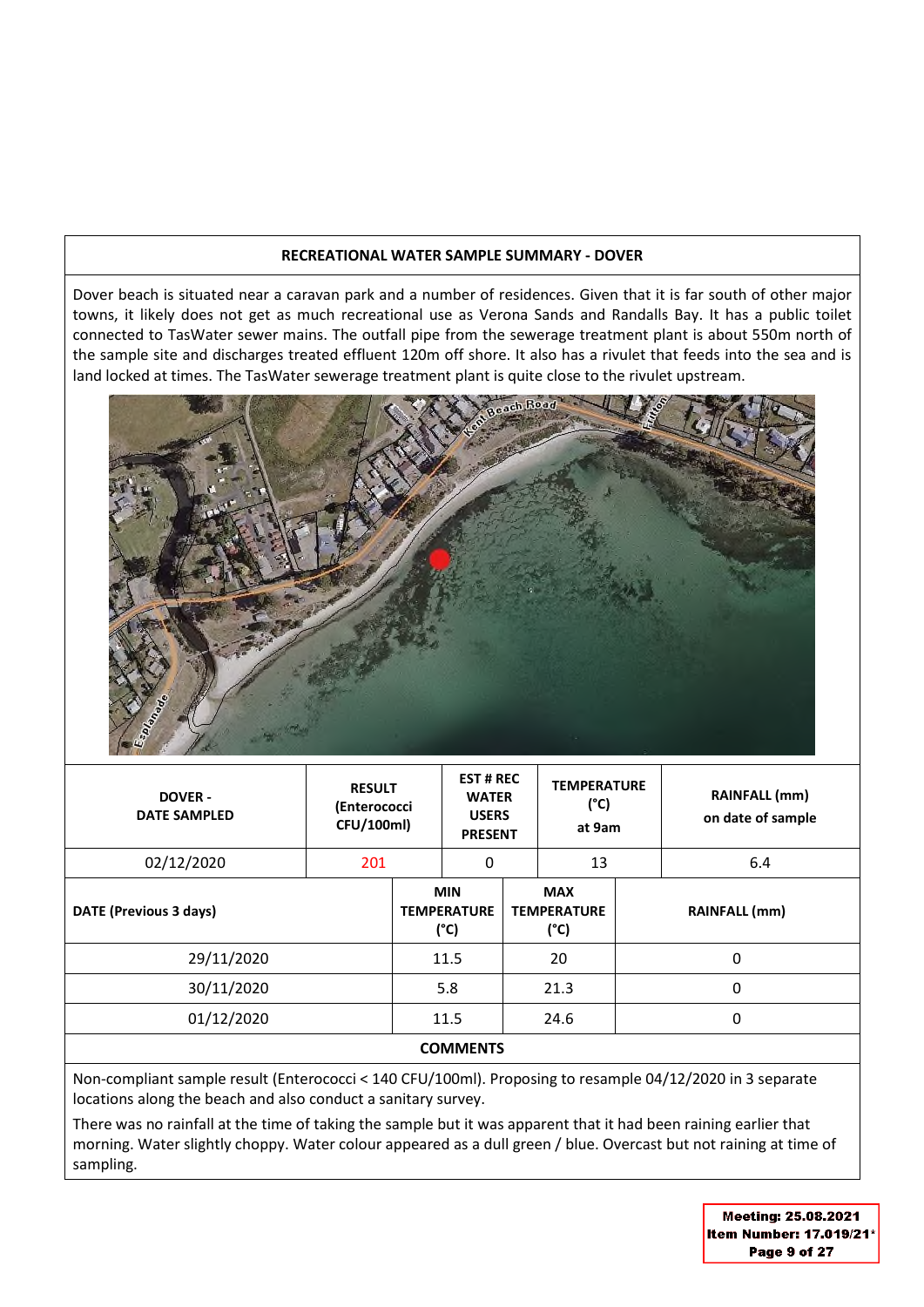### **RESAMPLE AFTER NON-COMPLIANT RESULT - DOVER**

3 samples were taken along the beach. The original sample site(Dover2), south of the original sample site(Dover1) and north of the orginal sample site(Dover3).



| <b>DOVER-</b><br><b>DATE SAMPLED</b> | <b>RESULT</b><br>(Enterococci<br>CFU/100ml) |                                | <b>EST # REC WATER</b><br><b>USERS PRESENT</b> |                                                   | <b>TEMPERATURE</b><br>(°C)<br>at 9am |  | <b>RAINFALL (mm)</b><br>on date of sample |
|--------------------------------------|---------------------------------------------|--------------------------------|------------------------------------------------|---------------------------------------------------|--------------------------------------|--|-------------------------------------------|
|                                      | Dover $1 = 10$                              |                                | $\Omega$                                       |                                                   | 12.1                                 |  |                                           |
| 04/12/2020                           | Dover $2 = 10$<br>Dover $3 = 10$            |                                |                                                |                                                   |                                      |  | 2.0                                       |
| DATE (Previous 3 days)               |                                             | <b>MIN TEMPERATURE</b><br>(°C) |                                                | <b>MAX</b><br><b>TEMPERATURE</b><br>$(^{\circ}C)$ |                                      |  | <b>RAINFALL</b> (mm)                      |
| 01/12/2020                           |                                             | 11.5                           |                                                |                                                   | 24.6                                 |  | 0                                         |
| 02/12/2020                           |                                             | 6.8                            |                                                |                                                   | 15.1                                 |  | 6.4                                       |
| 03/12/2020                           |                                             |                                | 8.4                                            |                                                   | 18.2                                 |  | 0.2                                       |
| <b>COMMENTS</b>                      |                                             |                                |                                                |                                                   |                                      |  |                                           |

The sample results indicate no particular issues south or north of the original sample site. The rivulet is about 50m south of the Dover1 sample site and the TasWater treated sewerage outfall pipe is about 500m north of the original sample site. A sanitary survey did not discover anything not already known regarding possible sources of contamination in the area.

It is possible that the non-compliant result from the sample taken of 02/12/2020 was caused by a flush of contaminated stormwater from the 6.4mm of rainfall that occurred in the 24 hours preceding the sample being taken. No rain had occurred in the previous 11 days, which would have allowed contaminated organic matter to build up along the shoreline and in stormwater lines.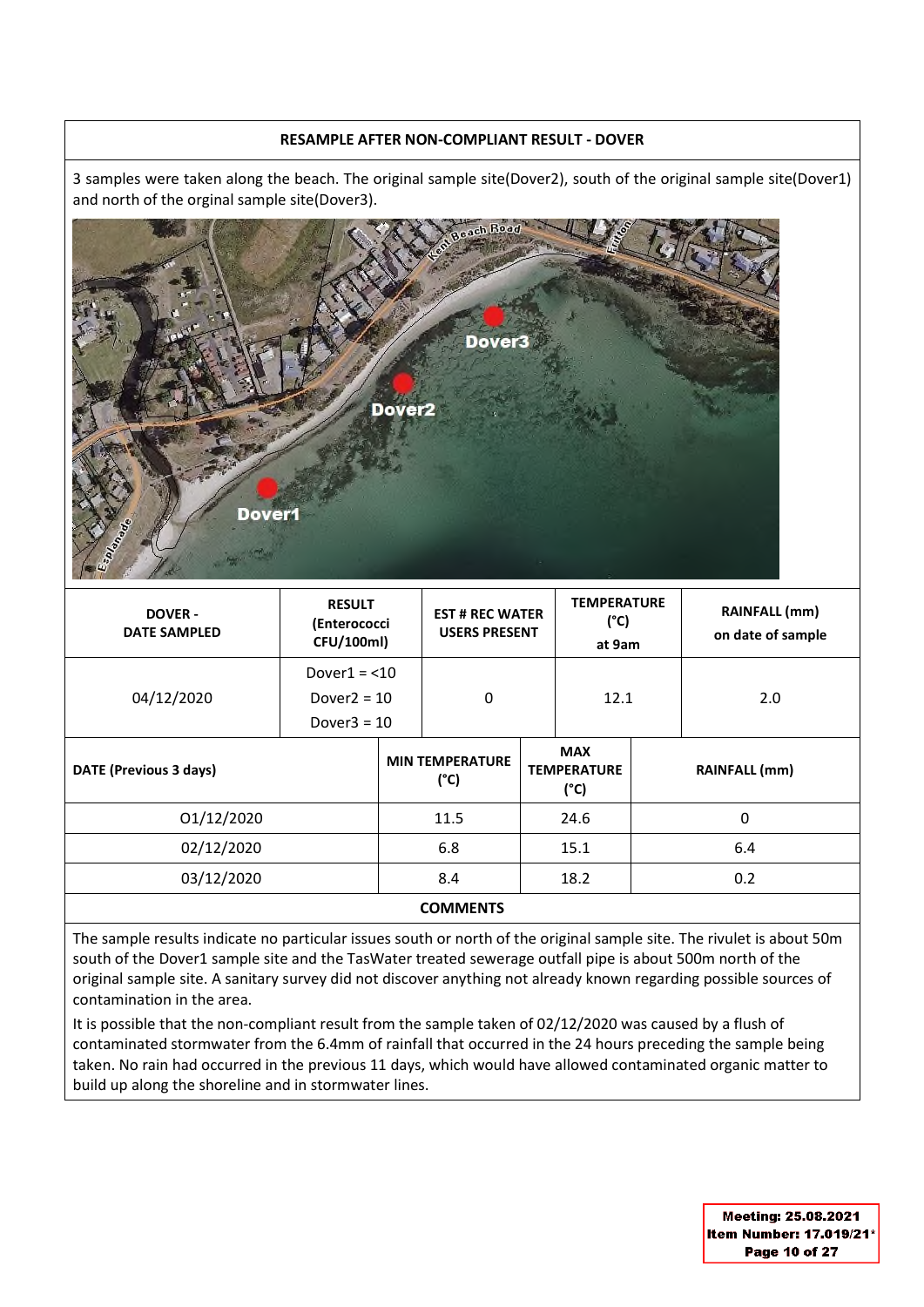| <b>DOVER-</b><br><b>DATE SAMPLED</b>                                                                                                           | <b>RESULT (Enterococci</b><br>CFU/100ml) |                                          | <b>EST#REC</b><br><b>WATER</b><br><b>USERS</b><br><b>PRESENT</b> |                                          | TEMPERATURE (°C)<br>at 9am |               | <b>RAINFALL (mm)</b><br>on date of sample |  |
|------------------------------------------------------------------------------------------------------------------------------------------------|------------------------------------------|------------------------------------------|------------------------------------------------------------------|------------------------------------------|----------------------------|---------------|-------------------------------------------|--|
| 08/12/2020                                                                                                                                     | 10                                       |                                          | 0                                                                |                                          | 9                          |               | 3.4                                       |  |
| DATE (Previous 3 days)                                                                                                                         |                                          | <b>MIN</b><br><b>TEMPERATURE</b><br>(°C) |                                                                  | <b>MAX</b><br><b>TEMPERATURE</b><br>(°C) |                            | RAINFALL (mm) |                                           |  |
| 05/12/2020                                                                                                                                     |                                          | 7.3                                      |                                                                  | 17.7                                     |                            |               | 0.4                                       |  |
| 06/12/2020                                                                                                                                     |                                          | 9                                        |                                                                  |                                          | 14                         |               | 5.8                                       |  |
| 07/12/2020                                                                                                                                     |                                          | 5.3                                      |                                                                  | 14.5                                     |                            |               | 6.0                                       |  |
|                                                                                                                                                |                                          |                                          | <b>COMMENTS</b>                                                  |                                          |                            |               |                                           |  |
| Compliant sample result. Water slightly choppy. Water colour appeared as a dull green / blue. Overcast<br>but not raining at time of sampling. |                                          |                                          |                                                                  |                                          |                            |               |                                           |  |

| <b>RESULT (Enterococci</b><br><b>DOVER-</b><br>CFU/100ml)<br><b>DATE SAMPLED</b>                                                                                                 |        |                                                   | <b>EST#REC</b><br><b>WATER</b><br><b>USERS</b><br><b>PRESENT</b> |  | <b>TEMPERATURE (°C)</b><br>at 9am        |               | <b>RAINFALL (mm)</b><br>on date of sample |  |
|----------------------------------------------------------------------------------------------------------------------------------------------------------------------------------|--------|---------------------------------------------------|------------------------------------------------------------------|--|------------------------------------------|---------------|-------------------------------------------|--|
| 15/12/2020                                                                                                                                                                       | $<$ 10 |                                                   | $\Omega$                                                         |  | 13.4                                     |               | $\mathbf{0}$                              |  |
| DATE (Previous 3 days)                                                                                                                                                           |        | <b>MIN</b><br><b>TEMPERATURE</b><br>$(^{\circ}C)$ |                                                                  |  | <b>MAX</b><br><b>TEMPERATURE</b><br>(°C) | RAINFALL (mm) |                                           |  |
| 12/12/2020                                                                                                                                                                       |        | 15.4                                              |                                                                  |  | 27.7                                     |               | 1.8                                       |  |
| 13/12/2020                                                                                                                                                                       |        | 13.9                                              |                                                                  |  | 20                                       |               | 0.4                                       |  |
| 14/12/2020                                                                                                                                                                       |        | 7.3                                               |                                                                  |  | 19.7                                     |               | 0                                         |  |
| <b>COMMENTS</b>                                                                                                                                                                  |        |                                                   |                                                                  |  |                                          |               |                                           |  |
| Compliant sample result. Water slightly choppy. Water colour appeared as brown, although water in<br>sample bottle appeared clear. Overcast but not raining at time of sampling. |        |                                                   |                                                                  |  |                                          |               |                                           |  |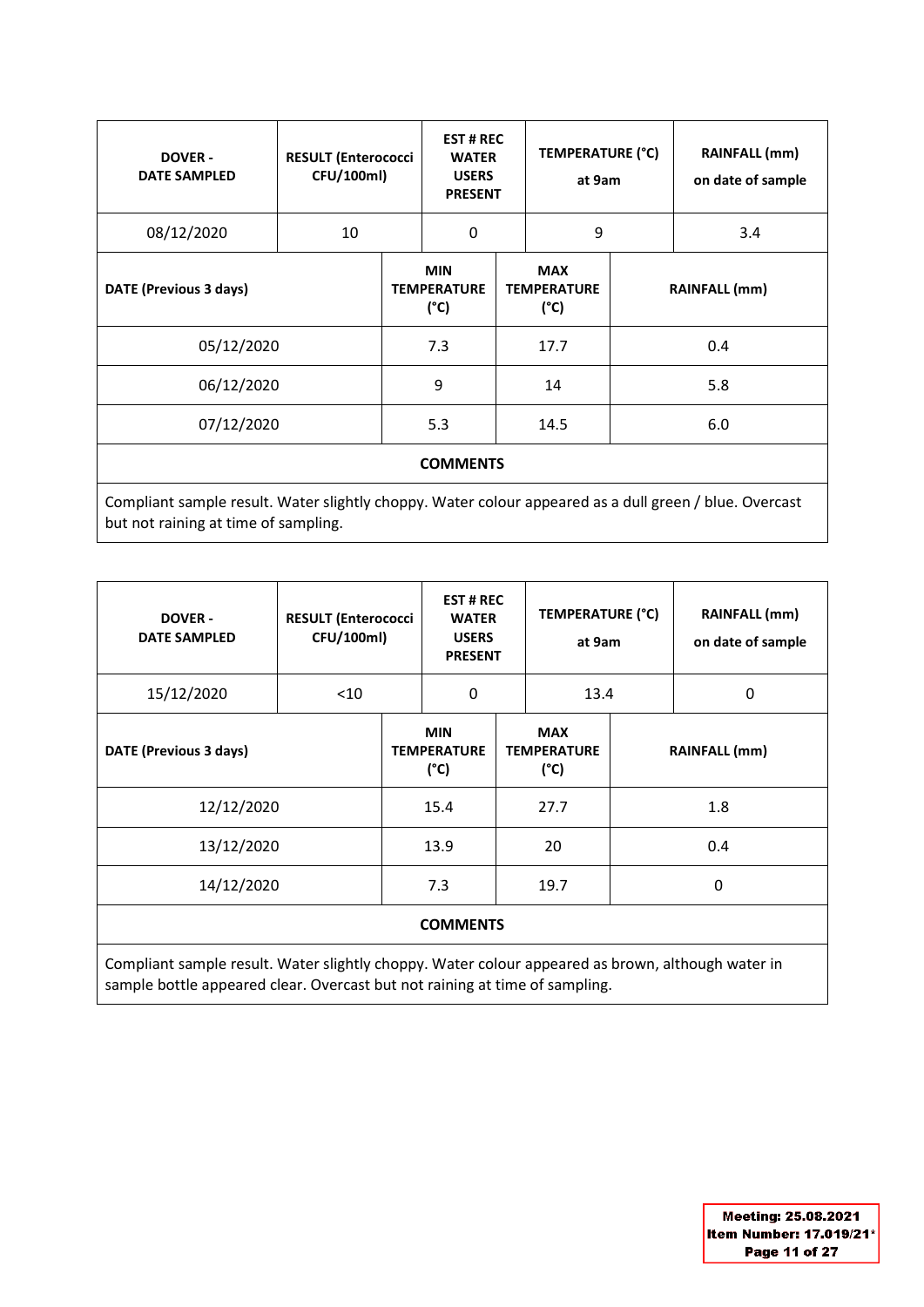| <b>DOVER -</b><br><b>DATE SAMPLED</b>                                                              |    | <b>RESULT (Enterococci</b><br>CFU/100ml) |                | <b>EST # REC</b><br>TEMPERATURE (°C)<br><b>WATER</b><br><b>USERS</b><br>at 9am<br><b>PRESENT</b> |                                                   |               | <b>RAINFALL</b> (mm)<br>on date of sample |  |
|----------------------------------------------------------------------------------------------------|----|------------------------------------------|----------------|--------------------------------------------------------------------------------------------------|---------------------------------------------------|---------------|-------------------------------------------|--|
| 13/01/2020                                                                                         | 10 |                                          | $\overline{2}$ |                                                                                                  | 13.8                                              |               | 0                                         |  |
| DATE (Previous 3 days)                                                                             |    | <b>MIN</b><br><b>TEMPERATURE</b><br>(°C) |                |                                                                                                  | <b>MAX</b><br><b>TEMPERATURE</b><br>$(^{\circ}C)$ | RAINFALL (mm) |                                           |  |
| 10/01/2021                                                                                         |    | 9.3                                      |                |                                                                                                  | 23                                                |               | 0                                         |  |
| 11/01/2021                                                                                         |    |                                          | 10.2           |                                                                                                  | 38                                                | 0             |                                           |  |
| 12/01/2021                                                                                         |    |                                          | 13.3           |                                                                                                  | 20.2                                              |               | 8.2                                       |  |
| <b>COMMENTS</b>                                                                                    |    |                                          |                |                                                                                                  |                                                   |               |                                           |  |
| Compliant sample result. Water calm. Water colour was blue / green in appearance. Sunny at time of |    |                                          |                |                                                                                                  |                                                   |               |                                           |  |

sampling.

| <b>DOVER-</b><br><b>DATE SAMPLED</b>                                                                                                 | <b>RESULT (Enterococci</b><br>CFU/100ml) |          |                                                   | <b>EST#REC</b><br><b>WATER</b><br><b>USERS</b><br><b>PRESENT</b> |                                          | <b>TEMPERATURE (°C)</b><br>at 9am | <b>RAINFALL</b> (mm)<br>on date of sample |  |
|--------------------------------------------------------------------------------------------------------------------------------------|------------------------------------------|----------|---------------------------------------------------|------------------------------------------------------------------|------------------------------------------|-----------------------------------|-------------------------------------------|--|
| 19/01/2020                                                                                                                           | 10                                       | $\Omega$ |                                                   | 11.3                                                             |                                          |                                   | 1.4                                       |  |
|                                                                                                                                      | DATE (Previous 3 days)                   |          | <b>MIN</b><br><b>TEMPERATURE</b><br>$(^{\circ}C)$ |                                                                  | <b>MAX</b><br><b>TEMPERATURE</b><br>(°C) |                                   | RAINFALL (mm)                             |  |
| 16/01/2021                                                                                                                           |                                          | 8.8      |                                                   |                                                                  | 17                                       |                                   | 11.8                                      |  |
| 17/01/2021                                                                                                                           |                                          | 7.5      |                                                   |                                                                  | 18.5                                     |                                   | 1.6                                       |  |
| 18/01/2021                                                                                                                           |                                          | 11.7     |                                                   |                                                                  | 19.7                                     |                                   | $\Omega$                                  |  |
| <b>COMMENTS</b>                                                                                                                      |                                          |          |                                                   |                                                                  |                                          |                                   |                                           |  |
| Compliant sample result. Water choppy. Water colour was dull in appearance. Overcast and had<br>rained recently at time of sampling. |                                          |          |                                                   |                                                                  |                                          |                                   |                                           |  |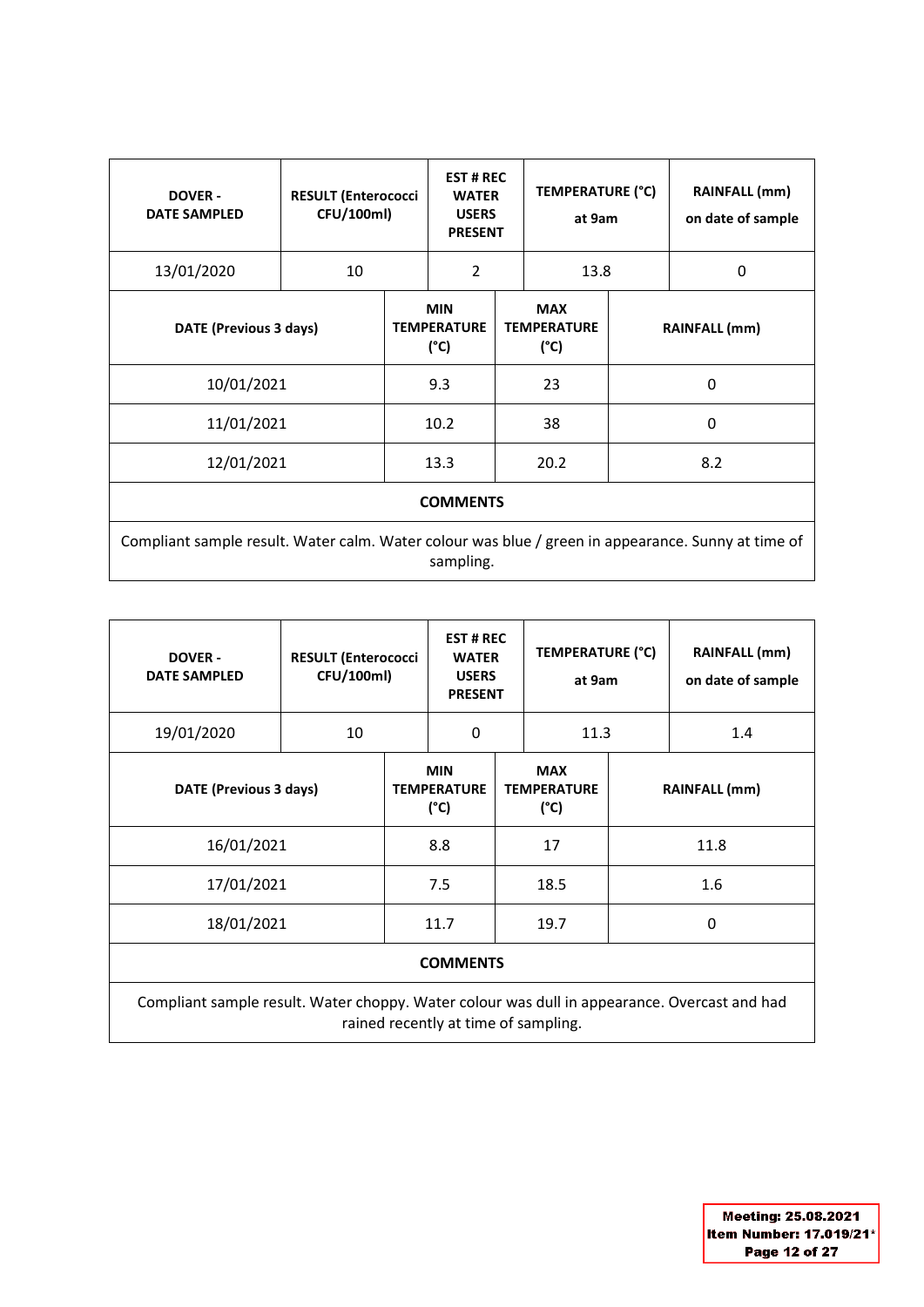| <b>DOVER-</b><br><b>DATE SAMPLED</b>                                                                                         |            | <b>RESULT (Enterococci</b><br>CFU/100ml) |                                         | <b>EST # REC WATER</b><br><b>USERS PRESENT</b> |      | <b>TEMPERATURE (°C)</b> | RAINFALL (mm)<br>on date of sample |  |
|------------------------------------------------------------------------------------------------------------------------------|------------|------------------------------------------|-----------------------------------------|------------------------------------------------|------|-------------------------|------------------------------------|--|
| 28/01/2021                                                                                                                   |            | $<$ 10                                   | 0                                       |                                                | 12.8 |                         | 0                                  |  |
| DATE (Previous 3 days)                                                                                                       |            | <b>MIN TEMPERATURE</b><br>$(^{\circ}C)$  | <b>MAX TEMPERATURE</b><br>$(^{\circ}C)$ |                                                |      | <b>RAINFALL</b> (mm)    |                                    |  |
|                                                                                                                              | 25/01/2021 |                                          | 13.6                                    |                                                | 34   |                         | $\Omega$                           |  |
| 26/01/2021                                                                                                                   |            |                                          | 12.8                                    |                                                | 19.1 |                         | 3.4                                |  |
| 27/01/2021                                                                                                                   |            | 8.8                                      | 17                                      |                                                |      | 0.8                     |                                    |  |
| <b>COMMENTS</b>                                                                                                              |            |                                          |                                         |                                                |      |                         |                                    |  |
| Compliant sample result. Water very calm. Water colour was dull blue / green in appearance.<br>Overcast at time of sampling. |            |                                          |                                         |                                                |      |                         |                                    |  |

| <b>DOVER-</b><br><b>DATE SAMPLED</b>                                                               | <b>RESULT (Enterococci</b><br>CFU/100ml) |                                         |      | <b>EST # REC WATER</b><br><b>USERS PRESENT</b> |      | TEMPERATURE (°C)     | <b>RAINFALL (mm)</b><br>on date of sample |  |  |
|----------------------------------------------------------------------------------------------------|------------------------------------------|-----------------------------------------|------|------------------------------------------------|------|----------------------|-------------------------------------------|--|--|
| 02/02/2021                                                                                         | $<$ 10                                   |                                         | 0    |                                                | 13.1 |                      | 0                                         |  |  |
| DATE (Previous 3 days)                                                                             |                                          | <b>MIN TEMPERATURE</b><br>$(^{\circ}C)$ |      | <b>MAX TEMPERATURE</b><br>(°C)                 |      | <b>RAINFALL</b> (mm) |                                           |  |  |
| 01/02/2021                                                                                         |                                          | 9.8                                     |      |                                                | 21.9 |                      | 0                                         |  |  |
| 31/02/2021                                                                                         |                                          | 8.9                                     |      | 20.2                                           |      | 0                    |                                           |  |  |
| 30/02/2021                                                                                         | 12.8                                     |                                         | 21.7 |                                                |      | 6.6                  |                                           |  |  |
| <b>COMMENTS</b>                                                                                    |                                          |                                         |      |                                                |      |                      |                                           |  |  |
| Compliant sample result. Water calm. Bit windy. Water colour was blue / green in appearance. sunny |                                          |                                         |      |                                                |      |                      |                                           |  |  |

at time of sampling.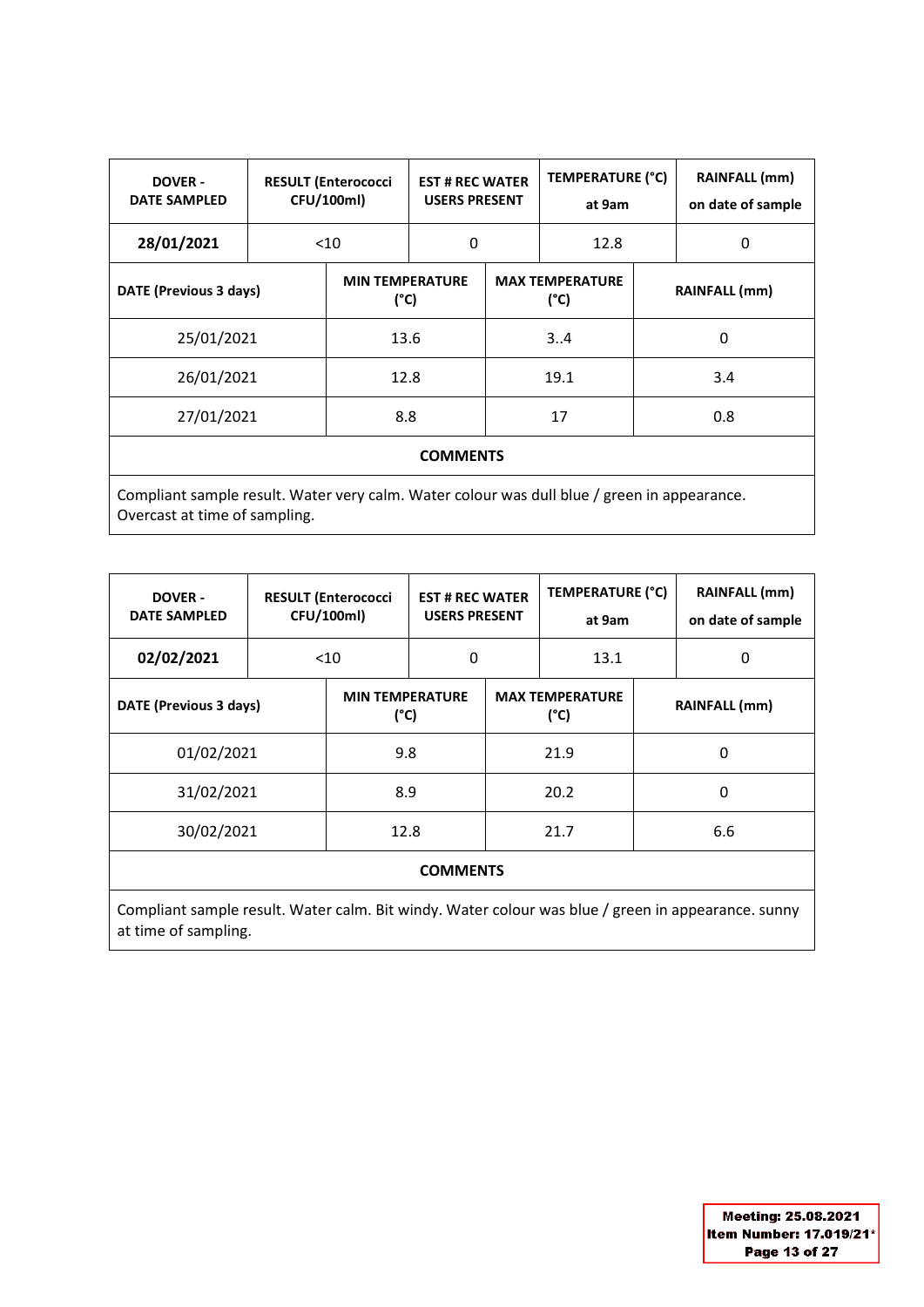| <b>DOVER -</b><br><b>DATE SAMPLED</b>                                                                                                                                                                   |                        | <b>RESULT (Enterococci</b><br>CFU/100ml) | TEMPERATURE (°C)<br><b>EST # REC WATER</b><br><b>USERS PRESENT</b><br>at 9am |      |                                | RAINFALL (mm)<br>on date of sample |               |  |  |
|---------------------------------------------------------------------------------------------------------------------------------------------------------------------------------------------------------|------------------------|------------------------------------------|------------------------------------------------------------------------------|------|--------------------------------|------------------------------------|---------------|--|--|
| 10/02/2021                                                                                                                                                                                              | $<$ 10                 |                                          | 0                                                                            |      | 9.7                            |                                    | $\Omega$      |  |  |
|                                                                                                                                                                                                         | DATE (Previous 3 days) |                                          | <b>MIN TEMPERATURE</b><br>$(^{\circ}C)$                                      |      | <b>MAX TEMPERATURE</b><br>(°C) |                                    | RAINFALL (mm) |  |  |
| 07/02/2021                                                                                                                                                                                              |                        | 10.8                                     |                                                                              |      | 16.5                           |                                    | 8.0           |  |  |
| 08/02/2021                                                                                                                                                                                              |                        | 8.9                                      |                                                                              |      | 17.3                           |                                    | 0             |  |  |
| 09/02/2021                                                                                                                                                                                              |                        | 9.1                                      |                                                                              | 21.7 |                                |                                    | 0.2           |  |  |
| <b>COMMENTS</b>                                                                                                                                                                                         |                        |                                          |                                                                              |      |                                |                                    |               |  |  |
| Compliant sample result. Water slightly choppy. Bit windy. Water colour was blue / green in<br>appearance. sunny at time of sampling. It can be noted that there was 48mm of rain on the<br>06/02/2021. |                        |                                          |                                                                              |      |                                |                                    |               |  |  |

| <b>DOVER -</b><br><b>DATE SAMPLED</b>                                                              |        | <b>EST # REC WATER</b><br><b>RESULT (Enterococci</b><br><b>CFU/100ml)</b><br><b>USERS PRESENT</b> |                                         |  | TEMPERATURE (°C)<br>at 9am     |     | <b>RAINFALL (mm)</b><br>on date of sample |  |  |
|----------------------------------------------------------------------------------------------------|--------|---------------------------------------------------------------------------------------------------|-----------------------------------------|--|--------------------------------|-----|-------------------------------------------|--|--|
| 16/02/2021                                                                                         | $<$ 10 |                                                                                                   | 2                                       |  | 13.6                           |     | 0                                         |  |  |
| DATE (Previous 3 days)                                                                             |        |                                                                                                   | <b>MIN TEMPERATURE</b><br>$(^{\circ}C)$ |  | <b>MAX TEMPERATURE</b><br>(°C) |     | <b>RAINFALL</b> (mm)                      |  |  |
| 13/02/2021                                                                                         |        | 13.8                                                                                              |                                         |  | 21.7                           |     | 0                                         |  |  |
| 14/02/2021                                                                                         |        | 6.8                                                                                               |                                         |  | 23.6                           |     | 0.2                                       |  |  |
| 15/02/2021                                                                                         | 11.7   |                                                                                                   | 18.7                                    |  |                                | 0.8 |                                           |  |  |
| <b>COMMENTS</b>                                                                                    |        |                                                                                                   |                                         |  |                                |     |                                           |  |  |
| Compliant sample result. Water calm. Bit windy. Water colour was blue / green in appearance. sunny |        |                                                                                                   |                                         |  |                                |     |                                           |  |  |

at time of sampling.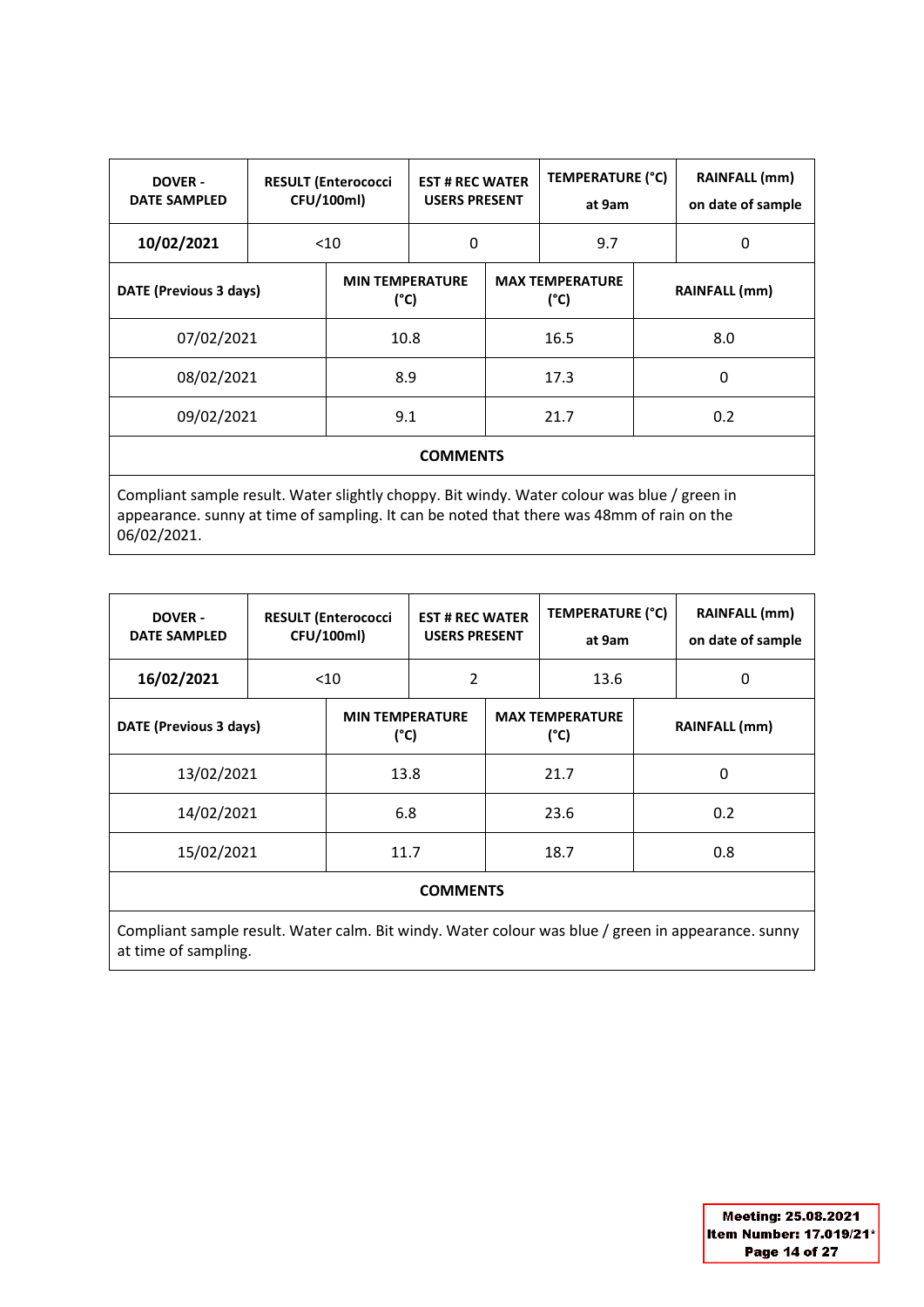| <b>DOVER-</b><br><b>DATE SAMPLED</b>                                                               |  | <b>RESULT (Enterococci</b><br>CFU/100ml) | <b>EST # REC WATER</b><br><b>USERS PRESENT</b> |                                | <b>TEMPERATURE (°C)</b><br>at 9am |               | RAINFALL (mm)<br>on date of sample |  |  |
|----------------------------------------------------------------------------------------------------|--|------------------------------------------|------------------------------------------------|--------------------------------|-----------------------------------|---------------|------------------------------------|--|--|
| 25/02/2021                                                                                         |  | 10                                       |                                                | 0                              |                                   |               | 0.2                                |  |  |
| DATE (Previous 3 days)                                                                             |  | <b>MIN TEMPERATURE</b><br>(°C)           |                                                | <b>MAX TEMPERATURE</b><br>(°C) |                                   | RAINFALL (mm) |                                    |  |  |
| 22/02/2021                                                                                         |  | 12.8                                     |                                                |                                | 19.4                              |               | 0                                  |  |  |
| 23/02/2021                                                                                         |  | 5.2                                      |                                                | 18.3                           |                                   |               | 3.2                                |  |  |
| 24/02/2021                                                                                         |  |                                          | 4                                              |                                | 20.8                              |               | 0.8                                |  |  |
| <b>COMMENTS</b>                                                                                    |  |                                          |                                                |                                |                                   |               |                                    |  |  |
| Compliant sample result. Water calm. Water colour was blue / green in appearance. Sunny at time of |  |                                          |                                                |                                |                                   |               |                                    |  |  |

sampling.

| <b>DOVER-</b><br><b>DATE SAMPLED</b>                                                                      | <b>RESULT (Enterococci</b><br>CFU/100ml) |                                         |                 | <b>EST # REC WATER</b><br><b>USERS PRESENT</b> |      | TEMPERATURE (°C)     | <b>RAINFALL (mm)</b><br>on date of sample |
|-----------------------------------------------------------------------------------------------------------|------------------------------------------|-----------------------------------------|-----------------|------------------------------------------------|------|----------------------|-------------------------------------------|
| 02/03/2021                                                                                                | $<$ 10                                   |                                         | 0               |                                                |      |                      | 12.6                                      |
| DATE (Previous 3 days)                                                                                    |                                          | <b>MIN TEMPERATURE</b><br>$(^{\circ}C)$ |                 | <b>MAX TEMPERATURE</b><br>(°C)                 |      | <b>RAINFALL (mm)</b> |                                           |
| 01/03/2021                                                                                                |                                          | 9.5                                     |                 |                                                | 19.8 |                      | 0.4                                       |
| 28/02/2021                                                                                                |                                          | 11.4                                    |                 | 19.4                                           |      |                      | 0.2                                       |
| 27/02/2021                                                                                                |                                          | 7.2                                     |                 |                                                | 22.5 |                      | 0                                         |
|                                                                                                           |                                          |                                         | <b>COMMENTS</b> |                                                |      |                      |                                           |
| Achieldenii centrale needlii Affairen aleened dala eneedli decen Affairen estedeadure eta aldit zue en de |                                          |                                         |                 |                                                |      |                      |                                           |

Compliant sample result. Water choppy with small waves. Water colour was a dull green in appearance. Overcast and windy at time of sampling. Appeared have rained heavily during the previous night.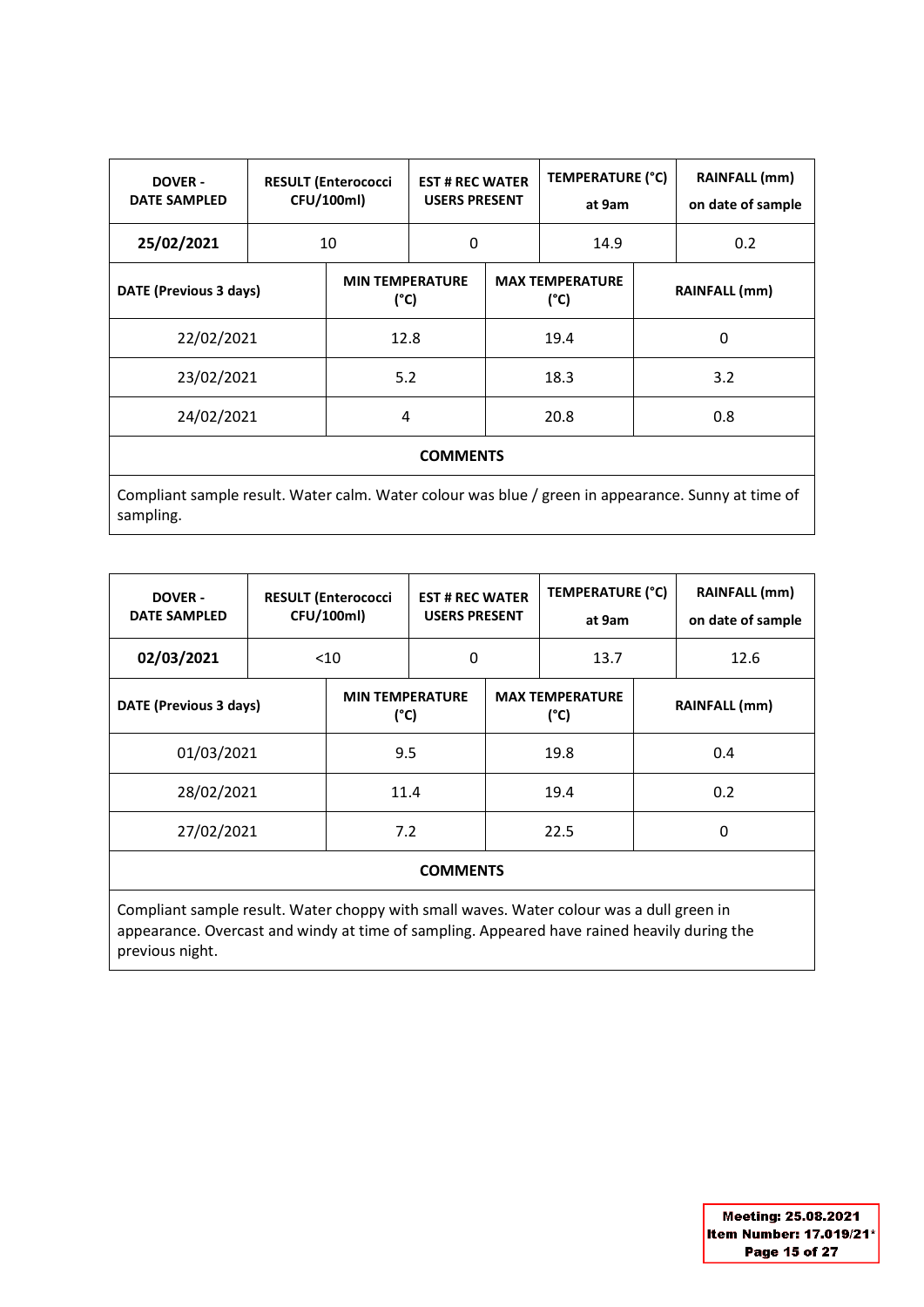### **RECREATIONAL WATER SAMPLE SUMMARY – RANDALLS BAY**

Randalls Bay beach is one of the more popular swimming beaches in the Huon Valley area. On a hot summer day it will usually have some where between 20 and 50 recreational beach users. It has a public toilet managed by Council that uses are aerated wastewater treatment system(AWTS) with dripper lines in the scrub to treat and dispose of the wastewater.



Samples taken in location indicated by red dot

| <b>RANDALLS BAY -</b><br><b>DATE SAMPLED</b>                                                                                                                                                                                       |    | <b>RESULT(Enterococci</b><br>CFU/100ml)                                                                                                 |   | <b>EST # REC</b><br><b>WATER USERS</b><br><b>PRESENT</b> | <b>TEMPERATURE</b><br>$(^{\circ}C)$<br>at 9am |  | <b>RAINFALL (mm)</b><br>on date of sample |  |
|------------------------------------------------------------------------------------------------------------------------------------------------------------------------------------------------------------------------------------|----|-----------------------------------------------------------------------------------------------------------------------------------------|---|----------------------------------------------------------|-----------------------------------------------|--|-------------------------------------------|--|
| 02/12/2020                                                                                                                                                                                                                         | 41 |                                                                                                                                         | 0 |                                                          | 13                                            |  | 6.4                                       |  |
| DATE (Previous 3 days)                                                                                                                                                                                                             |    | <b>MIN TEMPERATURE</b><br>$(^{\circ}C)$                                                                                                 |   |                                                          | <b>MAX</b><br><b>TEMPERATURE (°C)</b>         |  | <b>RAINFALL (mm)</b>                      |  |
| 29/11/2020                                                                                                                                                                                                                         |    | 11.5                                                                                                                                    |   |                                                          | 20                                            |  | $\Omega$                                  |  |
| 30/11/2020                                                                                                                                                                                                                         |    | 5.8                                                                                                                                     |   | 21.3                                                     |                                               |  | $\Omega$                                  |  |
| 01/12/2020                                                                                                                                                                                                                         |    | 11.5                                                                                                                                    |   | 24.6                                                     |                                               |  | 0                                         |  |
| <b>COMMENTS</b>                                                                                                                                                                                                                    |    |                                                                                                                                         |   |                                                          |                                               |  |                                           |  |
| the contract of the contract of the contract of the contract of the contract of the contract of the contract of<br>the contract of the contract of the contract of the contract of the contract of the contract of the contract of |    | the contract of the contract of the contract of the contract of the contract of the contract of the contract of<br>$\sim$ $\sim$ $\sim$ |   |                                                          |                                               |  | .                                         |  |

Compliant sample result. Water very choppy with small waves. Water colour appeared as a dull green / blue. Overcast but not raining at time of sampling.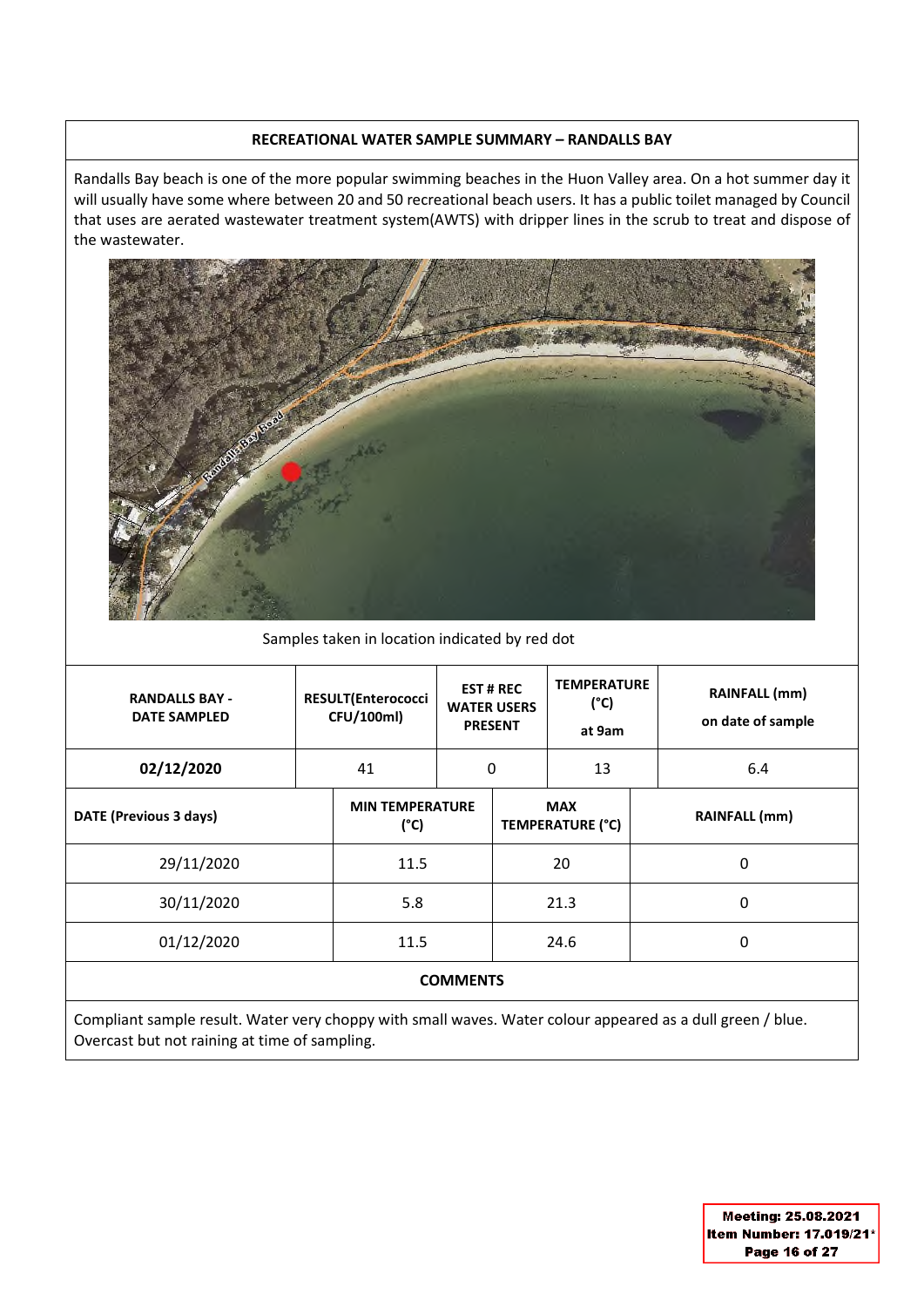| <b>RANDALLS BAY -</b><br><b>DATE SAMPLED</b>                                                           |  | <b>RESULT(Enterococci</b><br>CFU/100ml) | <b>WATER USERS</b><br><b>PRESENT</b> | <b>EST # REC</b> | <b>TEMPERATURE</b><br>(°C)<br>at 9am  |  | <b>RAINFALL (mm)</b><br>on date of sample |  |  |
|--------------------------------------------------------------------------------------------------------|--|-----------------------------------------|--------------------------------------|------------------|---------------------------------------|--|-------------------------------------------|--|--|
| 08/12/2020                                                                                             |  | $<$ 10                                  |                                      | 0                | 9                                     |  | 3.4                                       |  |  |
| DATE (Previous 3 days)                                                                                 |  | <b>MIN TEMPERATURE</b><br>$(^{\circ}C)$ |                                      |                  | <b>MAX</b><br><b>TEMPERATURE (°C)</b> |  | RAINFALL (mm)                             |  |  |
| 05/11/2020                                                                                             |  | 7.3                                     |                                      |                  | 17.7                                  |  | 0.4                                       |  |  |
| 06/11/2020                                                                                             |  | 9                                       |                                      | 14               |                                       |  | 5.8                                       |  |  |
| 07/12/2020                                                                                             |  | 5.3                                     |                                      |                  | 15.7                                  |  | 6.0                                       |  |  |
| <b>COMMENTS</b>                                                                                        |  |                                         |                                      |                  |                                       |  |                                           |  |  |
| Compliant sample result. Water slightly choppy. Water colour appeared as a dull green / blue. Overcast |  |                                         |                                      |                  |                                       |  |                                           |  |  |

but not raining at time of sampling.

| <b>RANDALLS BAY -</b><br><b>DATE SAMPLED</b> | <b>RESULT(Enterococci</b><br>CFU/100ml) |                                         | <b>EST#REC</b><br><b>WATER USERS</b><br><b>PRESENT</b> |      | <b>TEMPERATURE</b><br>$(^{\circ}C)$<br>at 9am |  | <b>RAINFALL (mm)</b><br>on date of sample |
|----------------------------------------------|-----------------------------------------|-----------------------------------------|--------------------------------------------------------|------|-----------------------------------------------|--|-------------------------------------------|
| 15/12/2020                                   |                                         | 20                                      |                                                        | 100  | 18.3                                          |  | 0                                         |
| DATE (Previous 3 days)                       |                                         | <b>MIN TEMPERATURE</b><br>$(^{\circ}C)$ |                                                        |      | <b>MAX</b><br>TEMPERATURE (°C)                |  | <b>RAINFALL (mm)</b>                      |
| 12/11/2020                                   |                                         | 10                                      |                                                        |      | 20.8                                          |  | 0                                         |
| 13/11/2020                                   |                                         | 8.5                                     |                                                        | 24.8 |                                               |  | 0                                         |
| 14/12/2020                                   |                                         | 12                                      |                                                        |      | 30.8                                          |  | 0                                         |
|                                              |                                         |                                         |                                                        |      |                                               |  |                                           |

### **COMMENTS**

Compliant sample result. Water slightly choppy. Water colour appeared as brown, although water in sample bottle appeared clear. Overcast but not raining at time of sampling. There was a end of year school beach picnic happening at the time of sampling with about 100 children and teachers present and bout 30 children in the water at the time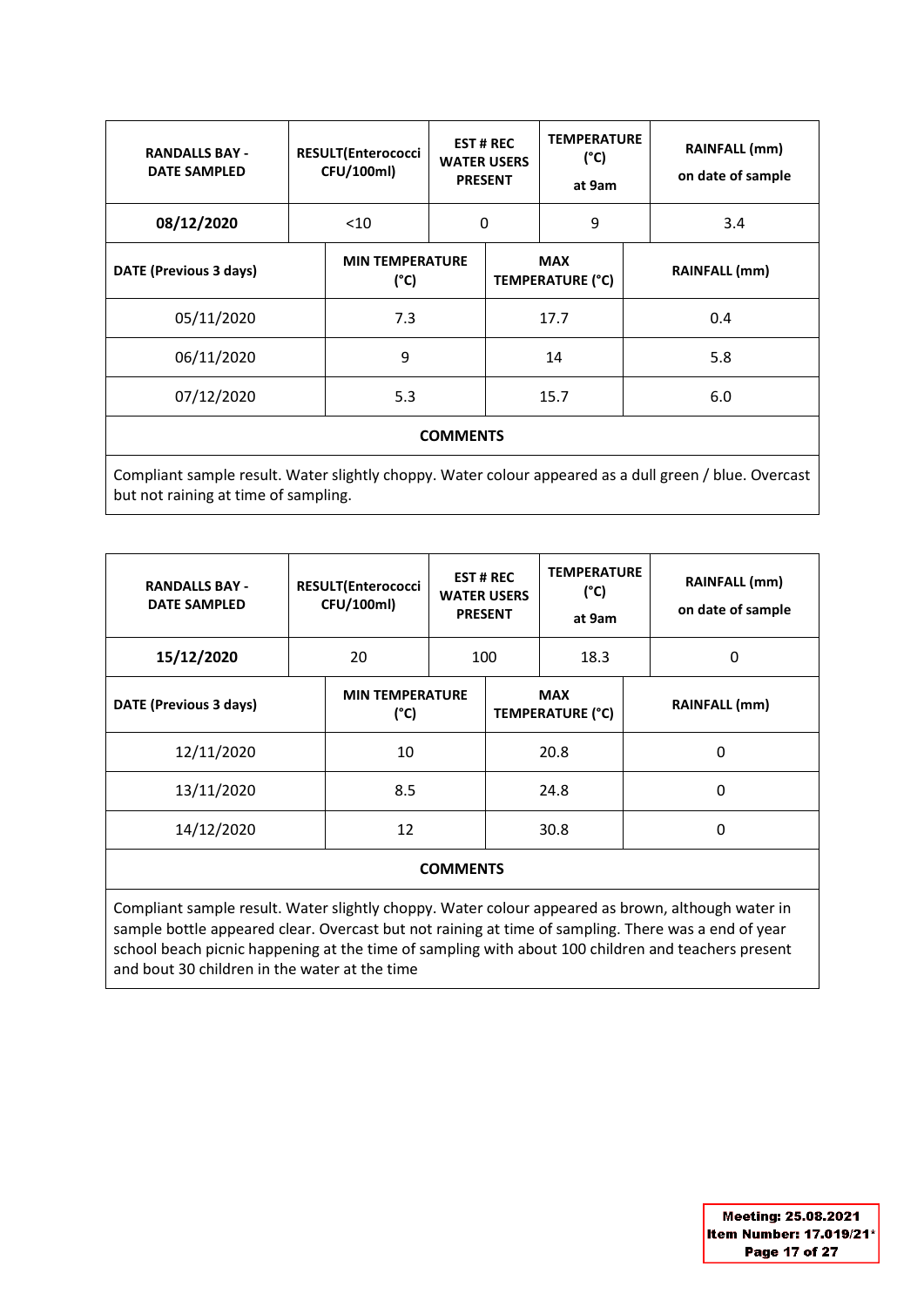| <b>RANDALLS BAY -</b><br><b>DATE SAMPLED</b>                                                                    | <b>RESULT(Enterococci</b><br>CFU/100ml) |                                | <b>EST # REC</b><br><b>WATER USERS</b><br><b>PRESENT</b> |                                | <b>TEMPERATURE</b><br>(°C)<br>at 9am |  | RAINFALL (mm)<br>on date of sample |  |
|-----------------------------------------------------------------------------------------------------------------|-----------------------------------------|--------------------------------|----------------------------------------------------------|--------------------------------|--------------------------------------|--|------------------------------------|--|
| 13/01/2020                                                                                                      | 20                                      |                                | 12                                                       |                                | 13.8                                 |  | 0                                  |  |
| DATE (Previous 3 days)                                                                                          |                                         | <b>MIN TEMPERATURE</b><br>(°C) |                                                          | <b>MAX</b><br>TEMPERATURE (°C) |                                      |  | RAINFALL (mm)                      |  |
| 10/01/2021                                                                                                      |                                         | 9.3                            |                                                          |                                | 23                                   |  | 0                                  |  |
| 11/01/2021                                                                                                      |                                         | 10.2                           |                                                          |                                | 38                                   |  | 0                                  |  |
| 12/01/2021                                                                                                      |                                         | 13.3                           |                                                          | 20.2                           |                                      |  | 8.2                                |  |
| <b>COMMENTS</b>                                                                                                 |                                         |                                |                                                          |                                |                                      |  |                                    |  |
| Compliant sample result. Water calm. Water colour was blue / green in appearance. Sunny at time of<br>sampling. |                                         |                                |                                                          |                                |                                      |  |                                    |  |

**RANDALLS BAY - DATE SAMPLED RESULT(Enterococci CFU/100ml) EST # REC WATER USERS PRESENT TEMPERATURE (°C) at 9am RAINFALL (mm) on date of sample**  19/01/2020 | 4,884.0 | 0 | 11.3 | 1.4 **DATE (Previous 3 days) MIN TEMPERATURE (°C) MAX TEMPERATURE (°C) RAINFALL (mm)** 16/01/2021 8.8 17 11.8 17/01/2021 1.5 18.5 1.6 18/01/2021 11.7 19.7 0 **COMMENTS**

Non-compliant sample result. Water choppy. Water was extremely choppy with large amounts of suspended solids and seaweed. Significantly more seaweed than Verona Sands on the day. Overcast, windy and had rained recently at time of sampling. No resampling undertaken, as signage already present advising against swimming 3 days after significant rain. This was endorsed by DoH.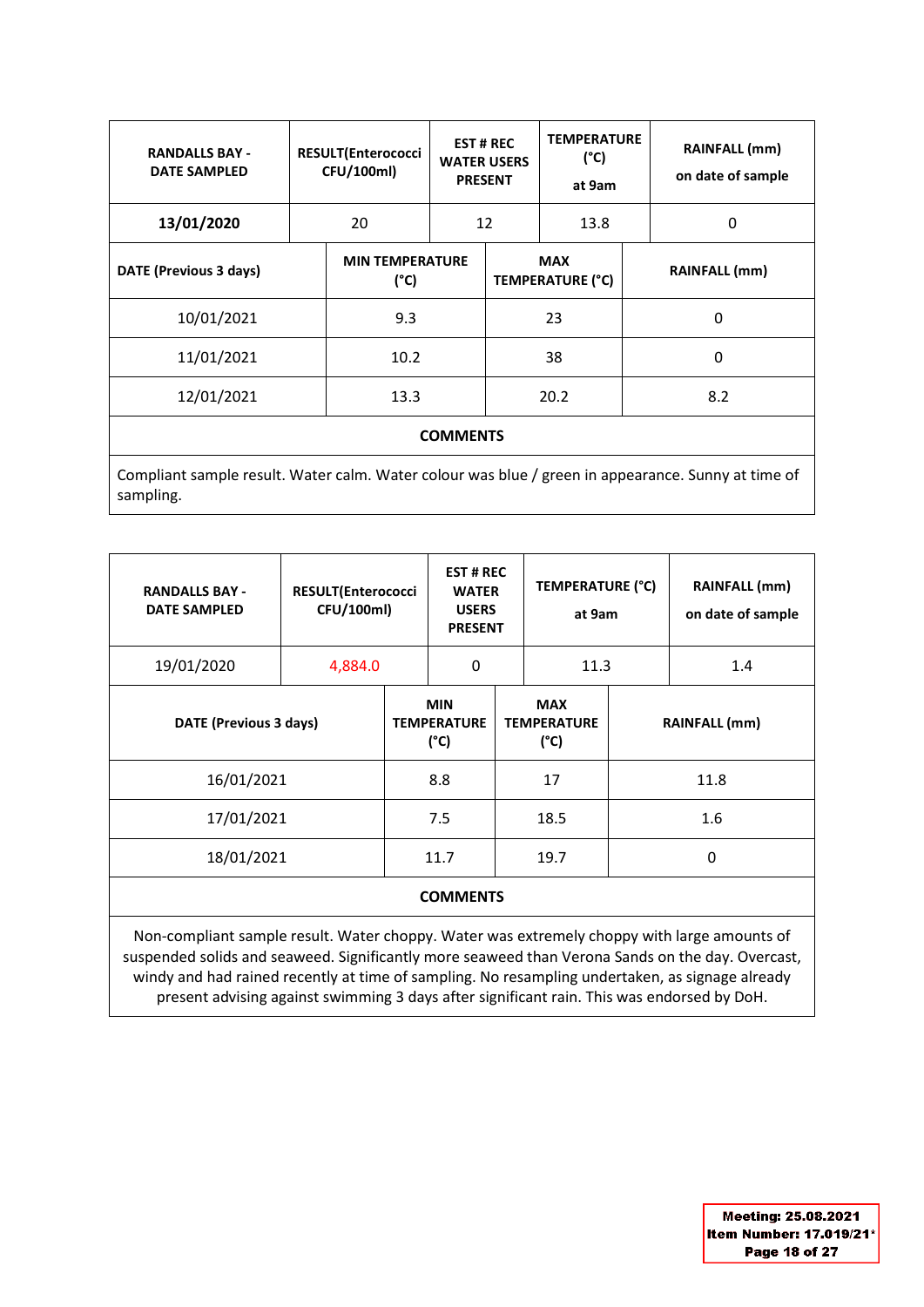| <b>RANDALLS BAY -</b><br><b>DATE SAMPLED</b>                                                |  | <b>EST # REC WATER</b><br><b>RESULT(Enterococci</b><br>CFU/100ml)<br><b>USERS PRESENT</b> |  |                                | TEMPERATURE (°C)<br>at 9am |                      | <b>RAINFALL (mm)</b><br>on date of sample |  |
|---------------------------------------------------------------------------------------------|--|-------------------------------------------------------------------------------------------|--|--------------------------------|----------------------------|----------------------|-------------------------------------------|--|
| 28/01/2021                                                                                  |  | 41                                                                                        |  | 0                              |                            |                      | 0                                         |  |
| DATE (Previous 3 days)                                                                      |  | <b>MIN TEMPERATURE</b><br>$(^{\circ}C)$                                                   |  | <b>MAX TEMPERATURE</b><br>(°C) |                            | <b>RAINFALL</b> (mm) |                                           |  |
| 25/01/2021                                                                                  |  | 13.6                                                                                      |  |                                | 34                         |                      | 0                                         |  |
| 26/01/2021                                                                                  |  | 12.8                                                                                      |  | 19.1                           |                            | 3.4                  |                                           |  |
| 27/01/2021                                                                                  |  | 8.8                                                                                       |  | 17                             |                            |                      | 0.8                                       |  |
| <b>COMMENTS</b>                                                                             |  |                                                                                           |  |                                |                            |                      |                                           |  |
| Compliant sample result. Water very calm. Water colour was dull blue / green in appearance. |  |                                                                                           |  |                                |                            |                      |                                           |  |

Overcast at time of sampling.

| <b>RANDALLS BAY -</b><br><b>DATE SAMPLED</b> | TEMPERATURE (°C)<br><b>RESULT(Enterococci</b><br><b>EST # REC WATER</b><br>CFU/100ml)<br><b>USERS PRESENT</b><br>at 9am |                                         |  | <b>RAINFALL (mm)</b><br>on date of sample |                                |   |                      |  |  |
|----------------------------------------------|-------------------------------------------------------------------------------------------------------------------------|-----------------------------------------|--|-------------------------------------------|--------------------------------|---|----------------------|--|--|
| 02/02/2021                                   |                                                                                                                         | 0<br>< 10<br>13.1                       |  |                                           |                                | 0 |                      |  |  |
| DATE (Previous 3 days)                       |                                                                                                                         | <b>MIN TEMPERATURE</b><br>$(^{\circ}C)$ |  |                                           | <b>MAX TEMPERATURE</b><br>(°C) |   | <b>RAINFALL (mm)</b> |  |  |
| 01/02/2021                                   |                                                                                                                         | 9.8                                     |  |                                           | 21.9                           |   | 0                    |  |  |
| 31/01/2021                                   |                                                                                                                         | 8.9                                     |  | 20.2                                      |                                | 0 |                      |  |  |
| 30/01/2021                                   |                                                                                                                         | 12.8                                    |  |                                           | 21.7                           |   | 6.6                  |  |  |
| <b>COMMENTS</b>                              |                                                                                                                         |                                         |  |                                           |                                |   |                      |  |  |

Compliant sample result. Water calm. Bit windy. Water colour was blue / green in appearance. sunny at time of sampling.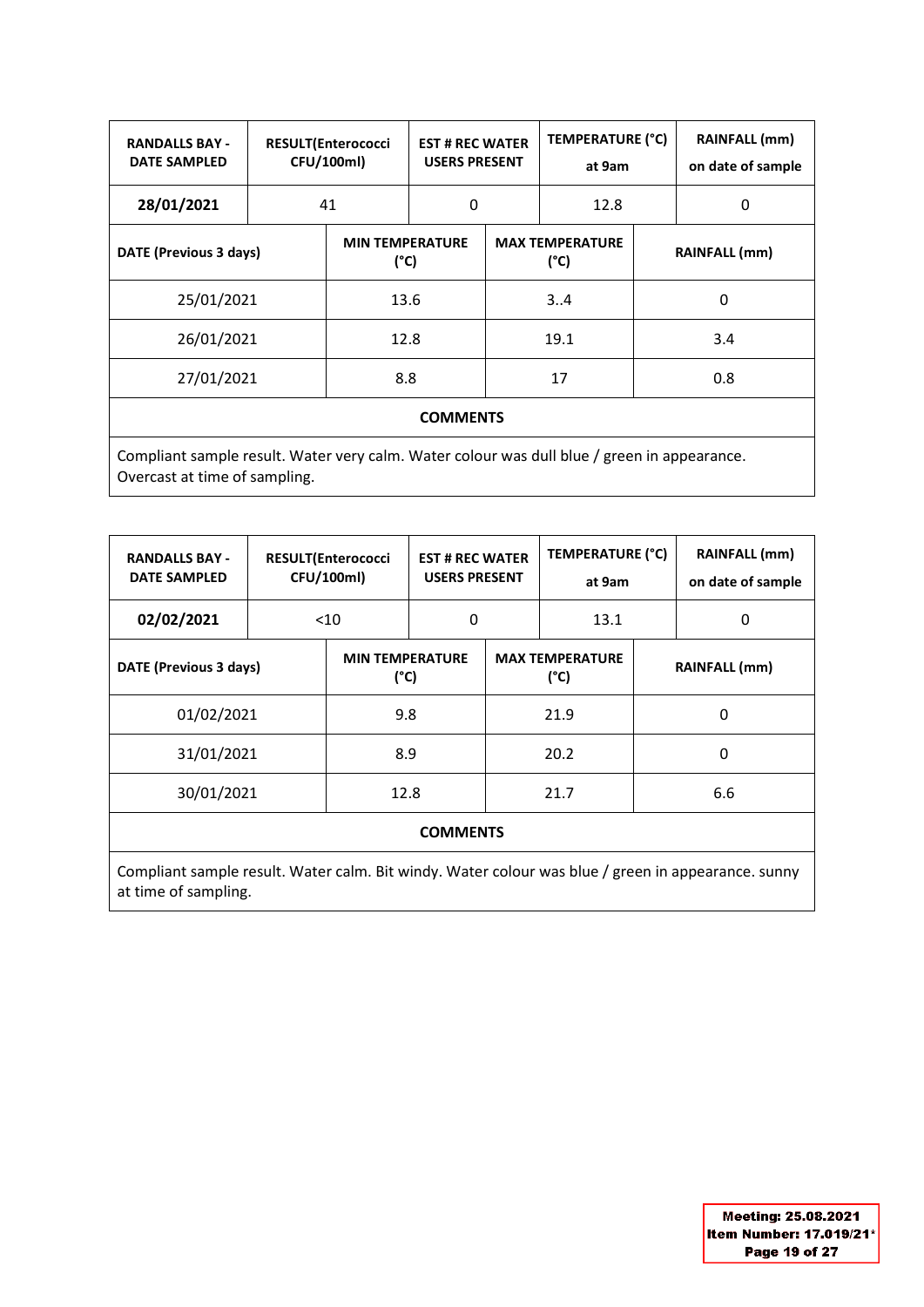| <b>RANDALLS BAY -</b><br><b>DATE SAMPLED</b>                                                       |        | <b>RESULT(Enterococci</b><br>CFU/100ml) |   | <b>TEMPERATURE (°C)</b><br><b>EST # REC WATER</b><br><b>USERS PRESENT</b><br>at 9am |      |                      | <b>RAINFALL (mm)</b><br>on date of sample |  |  |
|----------------------------------------------------------------------------------------------------|--------|-----------------------------------------|---|-------------------------------------------------------------------------------------|------|----------------------|-------------------------------------------|--|--|
| 10/02/2021                                                                                         | $<$ 10 |                                         | 0 |                                                                                     | 9.7  |                      | $\Omega$                                  |  |  |
| DATE (Previous 3 days)                                                                             |        | <b>MIN TEMPERATURE</b><br>$(^{\circ}C)$ |   | <b>MAX TEMPERATURE</b><br>(°C)                                                      |      | <b>RAINFALL</b> (mm) |                                           |  |  |
| 07/02/2021                                                                                         |        | 10.8                                    |   |                                                                                     | 16.5 |                      | 8.0                                       |  |  |
| 08/02/2021                                                                                         |        | 8.9                                     |   | 17.3                                                                                |      |                      | 0                                         |  |  |
| 09/02/2021                                                                                         |        | 9.1                                     |   |                                                                                     | 21.7 |                      | 0.2                                       |  |  |
| <b>COMMENTS</b>                                                                                    |        |                                         |   |                                                                                     |      |                      |                                           |  |  |
| Compliant sample result. Water calm. Water colour was blue / green in appearance. sunny at time of |        |                                         |   |                                                                                     |      |                      |                                           |  |  |

sampling. It can be noted that there was 48mm of rain on the 06/02/2021.

| <b>RANDALLS BAY -</b><br><b>DATE SAMPLED</b><br>16/02/2021 |                        | <b>RESULT(Enterococci</b><br>CFU/100ml)<br>$<$ 10 | 2                              | <b>EST # REC WATER</b><br><b>USERS PRESENT</b> |                                | TEMPERATURE (°C) | <b>RAINFALL</b> (mm)<br>on date of sample<br>0 |
|------------------------------------------------------------|------------------------|---------------------------------------------------|--------------------------------|------------------------------------------------|--------------------------------|------------------|------------------------------------------------|
|                                                            | DATE (Previous 3 days) |                                                   | <b>MIN TEMPERATURE</b><br>(°C) |                                                | <b>MAX TEMPERATURE</b><br>(°C) |                  | <b>RAINFALL (mm)</b>                           |
| 13/02/2021                                                 |                        | 13.8                                              |                                |                                                | 21.7                           |                  | 0                                              |
| 14/02/2021                                                 |                        | 6.8                                               |                                |                                                | 23.6                           |                  | 0.2                                            |
| 15/02/2021                                                 |                        | 11.7                                              |                                |                                                | 18.7                           |                  | 0.8                                            |
|                                                            |                        |                                                   | COMMATINTS                     |                                                |                                |                  |                                                |

### **COMMENTS**

Compliant sample result. Water calm. Bit windy. Water colour was blue / green in appearance. sunny at time of sampling.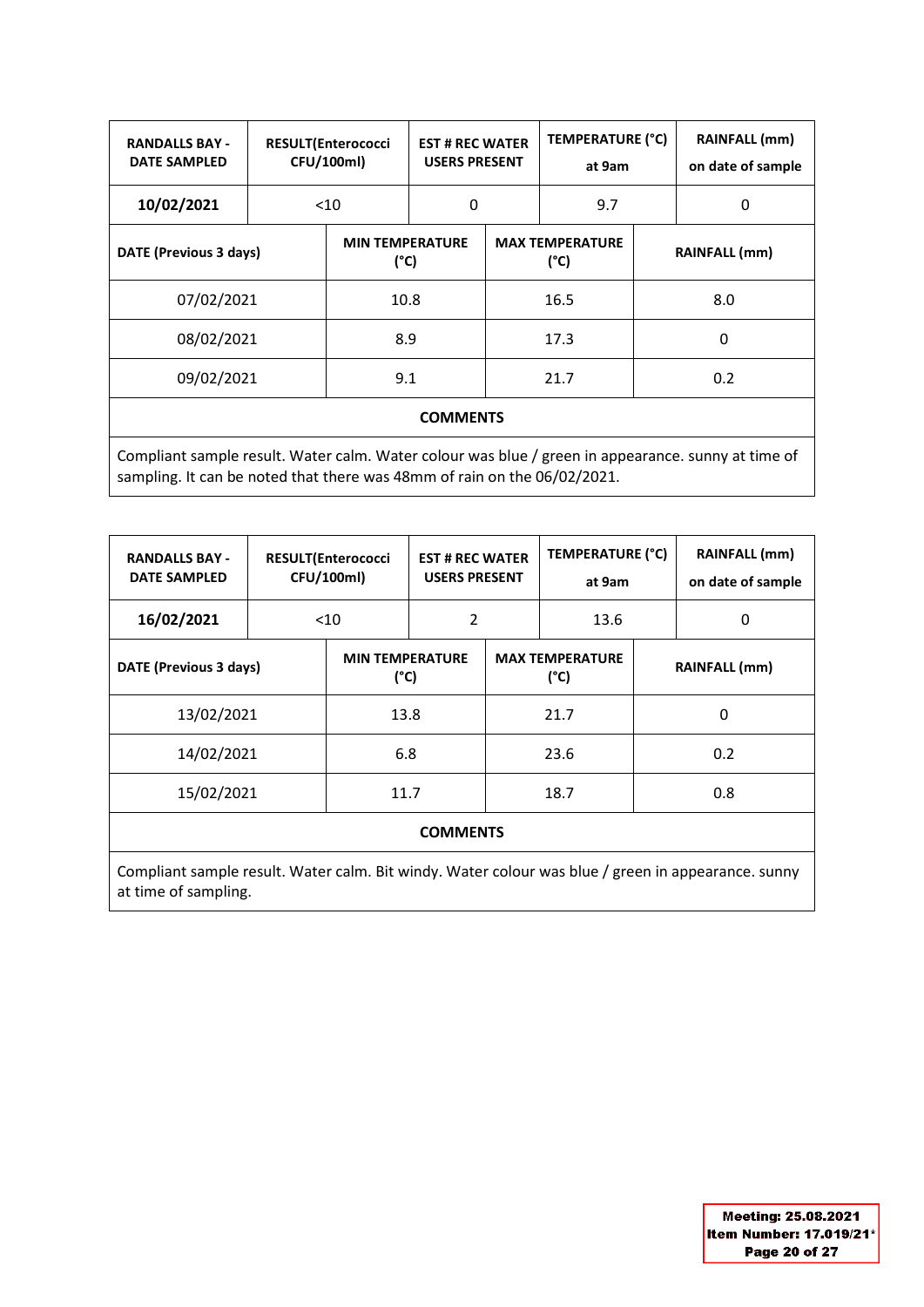| <b>RANDALLS BAY -</b><br><b>DATE SAMPLED</b>                                                                       |                                | <b>RESULT(Enterococci</b><br>CFU/100ml) |      | <b>EST # REC WATER</b><br><b>USERS PRESENT</b> |      | <b>TEMPERATURE (°C)</b> | <b>RAINFALL</b> (mm)<br>on date of sample |  |
|--------------------------------------------------------------------------------------------------------------------|--------------------------------|-----------------------------------------|------|------------------------------------------------|------|-------------------------|-------------------------------------------|--|
| 25/02/2021                                                                                                         |                                | $<$ 10                                  |      | 0                                              |      |                         | 0.2                                       |  |
| DATE (Previous 3 days)                                                                                             | <b>MIN TEMPERATURE</b><br>(°C) |                                         |      | <b>MAX TEMPERATURE</b><br>$(^{\circ}C)$        |      |                         | <b>RAINFALL</b> (mm)                      |  |
|                                                                                                                    | 22/02/2021                     |                                         | 12.8 |                                                | 19.4 |                         | 0                                         |  |
| 23/02/2021                                                                                                         |                                | 5.2                                     |      |                                                | 18.3 |                         | 3.2                                       |  |
| 24/02/2021                                                                                                         |                                | 4                                       |      |                                                | 20.8 |                         | 0.8                                       |  |
| <b>COMMENTS</b>                                                                                                    |                                |                                         |      |                                                |      |                         |                                           |  |
| Compliant sample result. Water calm. Water colour was blue / green in appearance. Overcast at time<br>of sampling. |                                |                                         |      |                                                |      |                         |                                           |  |

| <b>RANDALLS BAY -</b><br><b>DATE SAMPLED</b> | <b>RESULT(Enterococci</b><br>CFU/100ml) |                                | <b>EST # REC WATER</b><br><b>USERS PRESENT</b> |      | TEMPERATURE (°C)<br>at 9am     |  | <b>RAINFALL</b> (mm)<br>on date of sample |
|----------------------------------------------|-----------------------------------------|--------------------------------|------------------------------------------------|------|--------------------------------|--|-------------------------------------------|
| 02/03/2021                                   |                                         | 345                            | 0                                              |      | 13.7                           |  | 12.6                                      |
| DATE (Previous 3 days)                       |                                         | <b>MIN TEMPERATURE</b><br>(°C) |                                                |      | <b>MAX TEMPERATURE</b><br>(°C) |  | <b>RAINFALL</b> (mm)                      |
| 01/03/2021                                   |                                         | 9.5                            |                                                |      | 19.8                           |  | 0.4                                       |
| 28/02/2021                                   |                                         | 11.4                           |                                                | 19.4 |                                |  | 0.2                                       |
| 27/02/2021                                   |                                         | 7.2                            |                                                | 22.5 |                                |  | 0                                         |
|                                              |                                         |                                |                                                |      |                                |  |                                           |

### **COMMENTS**

Non-compliant sample result. Water choppy with small waves. Water colour was a dull green in appearance. Seaweed suspended in the water near the shore. Overcast and windy at time of sampling. Appeared have rained heavily during the previous night. No resampling undertaken, as signage already present advising against swimming 3 days after significant rain.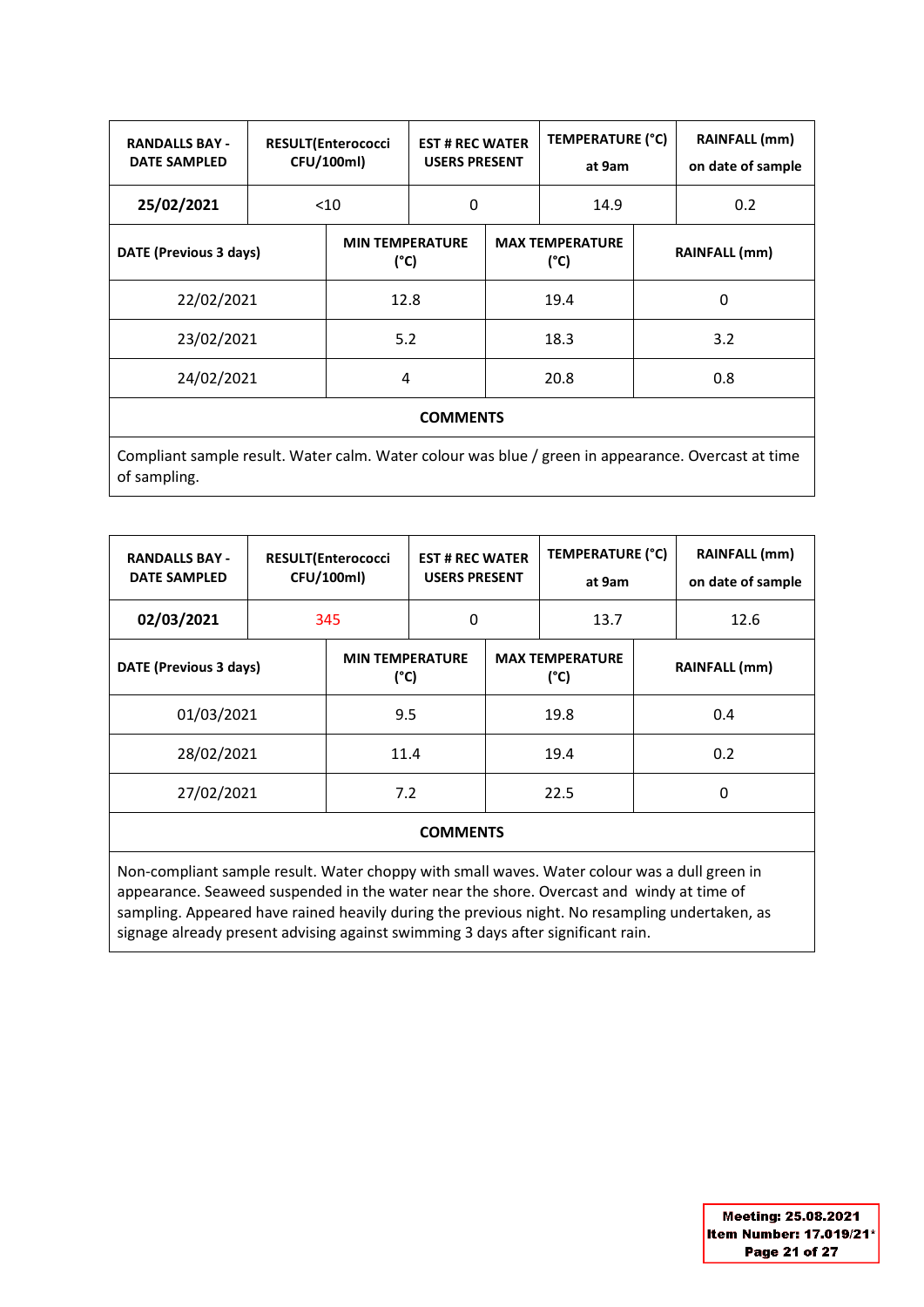#### **RECREATIONAL WATER SAMPLE SUMMARY – VERONA SANDS**

Verona Sand Beach is situated near a number residences and holiday shacks. On a hot summer day during the summer holiday period it will usually have some where between 20 and 50 recreational beach users. It has a public toilet managed by Council that uses are aerated wastewater treatment system(AWTS) with dripper lines in the scrub to treat and dispose of the wastewater. It also has rivulet that feeds into the sea but spends much of its time land locked. Quite often the water will stagnate during summer and produce an odour.



### Samples taken in location indicated by red dot

| <b>VERONA SANDS -</b><br><b>DATE SAMPLED</b> | <b>RESULT(Enterococci</b><br>CFU/100ml) |                                                   |                                       | <b>EST # REC WATER USERS</b><br><b>PRESENT</b>                                                           | <b>TEMPERATURE (°C)</b><br>at 9am | <b>RAINFALL (mm)</b><br>on date of<br>sample |  |
|----------------------------------------------|-----------------------------------------|---------------------------------------------------|---------------------------------------|----------------------------------------------------------------------------------------------------------|-----------------------------------|----------------------------------------------|--|
| 02/12/2020                                   | 20                                      |                                                   |                                       | $\Omega$                                                                                                 | 13                                | 6.4                                          |  |
| DATE (Previous 3 days)                       |                                         | <b>MIN</b><br><b>TEMPERATURE</b><br>$(^{\circ}C)$ | <b>MAX</b><br><b>TEMPERATURE (°C)</b> |                                                                                                          | <b>RAINFALL (mm)</b>              |                                              |  |
| 29/11/2020                                   |                                         | 20<br>11.5                                        |                                       | 0                                                                                                        |                                   |                                              |  |
| 30/11/2020                                   |                                         | 5.8                                               |                                       | 21.3                                                                                                     | 0                                 |                                              |  |
| 01/12/2020                                   |                                         | 11.5                                              |                                       | 24.6                                                                                                     | 0                                 |                                              |  |
|                                              |                                         |                                                   |                                       | <b>COMMENTS</b>                                                                                          |                                   |                                              |  |
|                                              |                                         |                                                   |                                       | Compliant cample rocult Water year, channuwith small wayse, Water colour appeared as a dull groop / blue |                                   |                                              |  |

Compliant sample result. Water very choppy with small waves. Water colour appeared as a dull green / blue. Overcast but not raining at time of sampling.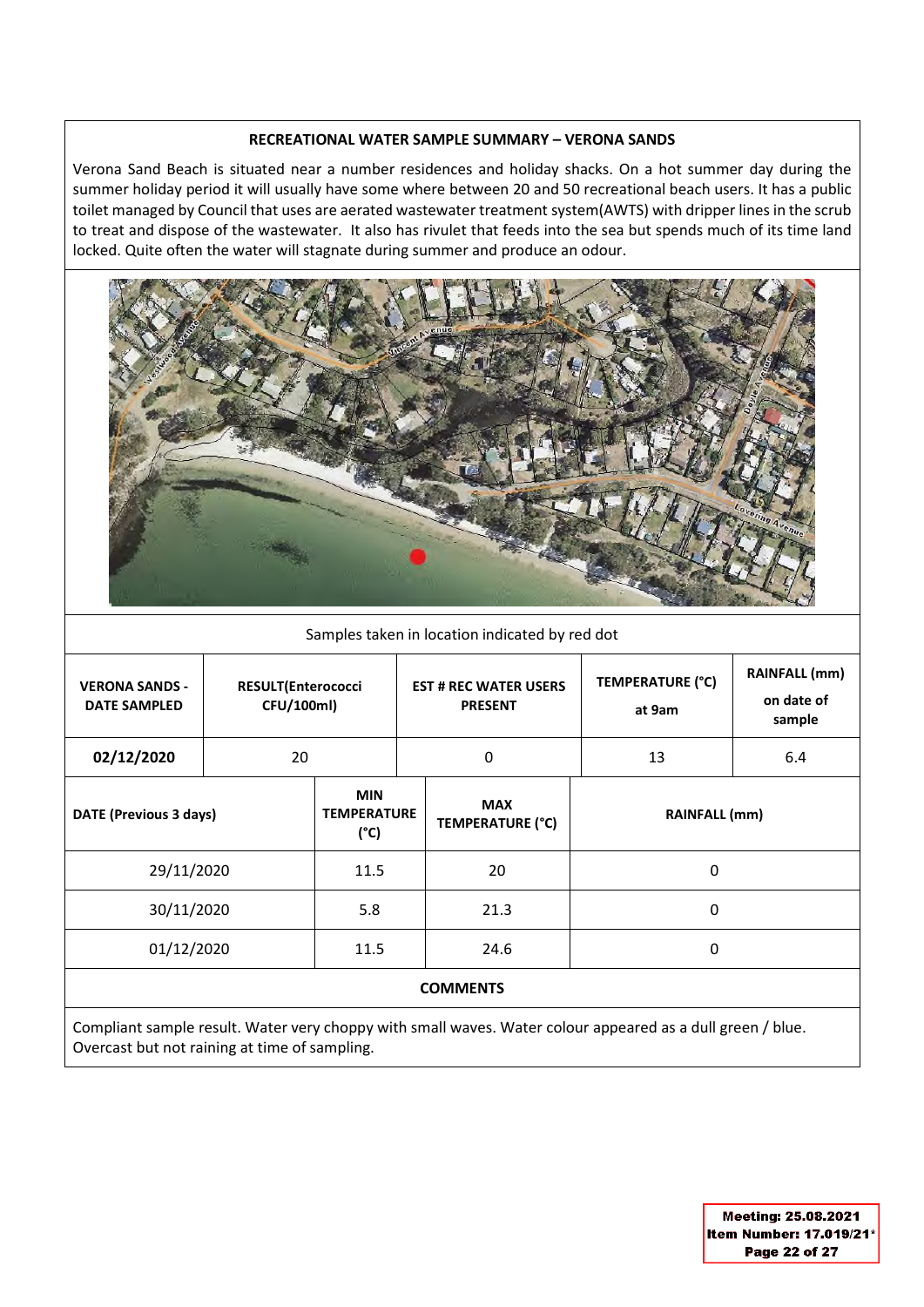| <b>VERONA SANDS -</b><br><b>DATE SAMPLED</b>                                                                                                   |            | <b>RESULT(Enterococci</b><br>CFU/100ml) |                                | <b>EST # REC WATER</b><br><b>USERS PRESENT</b> |                                | TEMPERATURE (°C)<br>at 9am | RAINFALL (mm)<br>on date of<br>sample |  |
|------------------------------------------------------------------------------------------------------------------------------------------------|------------|-----------------------------------------|--------------------------------|------------------------------------------------|--------------------------------|----------------------------|---------------------------------------|--|
| 08/12/2020                                                                                                                                     |            | $<$ 10                                  | 0                              |                                                | 9                              |                            | 3.4                                   |  |
| DATE (Previous 3 days)                                                                                                                         |            |                                         | <b>MIN TEMPERATURE</b><br>(°C) |                                                | <b>MAX TEMPERATURE</b><br>(°C) |                            | <b>RAINFALL</b> (mm)                  |  |
| 05/11/2020                                                                                                                                     |            | 7.3                                     |                                |                                                | 17.7                           |                            | 0.4                                   |  |
| 06/11/2020                                                                                                                                     |            | 9                                       |                                |                                                | 14                             |                            | 5.8                                   |  |
|                                                                                                                                                | 07/12/2020 |                                         |                                | 15.7                                           |                                |                            | 6.0                                   |  |
| <b>COMMENTS</b>                                                                                                                                |            |                                         |                                |                                                |                                |                            |                                       |  |
| Compliant sample result. Water slightly choppy. Water colour appeared as a dull green / blue.<br>Overcast but not raining at time of sampling. |            |                                         |                                |                                                |                                |                            |                                       |  |

| <b>VERONA SANDS -</b><br><b>DATE SAMPLED</b> | <b>RESULT(Enterococci</b><br>CFU/100ml) |        |                                         | <b>EST # REC WATER</b><br><b>USERS PRESENT</b> |                                | <b>TEMPERATURE (°C)</b> | <b>RAINFALL (mm)</b><br>on date of sample |  |
|----------------------------------------------|-----------------------------------------|--------|-----------------------------------------|------------------------------------------------|--------------------------------|-------------------------|-------------------------------------------|--|
| 15/12/2020                                   |                                         | $<$ 10 |                                         | 4                                              |                                |                         | 0                                         |  |
| DATE (Previous 3 days)                       |                                         |        | <b>MIN TEMPERATURE</b><br>$(^{\circ}C)$ |                                                | <b>MAX TEMPERATURE</b><br>(°C) |                         | <b>RAINFALL</b> (mm)                      |  |
| 12/11/2020                                   |                                         | 10     |                                         |                                                | 20.8                           |                         | 0                                         |  |
| 13/11/2020                                   |                                         | 8.5    |                                         | 24.8                                           |                                |                         | 0                                         |  |
| 14/12/2020                                   |                                         | 12     |                                         |                                                | 30.8                           |                         | 0                                         |  |
|                                              |                                         |        | <b>COMMENTS</b>                         |                                                |                                |                         |                                           |  |
|                                              |                                         |        |                                         |                                                |                                |                         |                                           |  |

Compliant sample result. Water slightly choppy. Water colour appeared as brown, although water in sample bottle appeared clear. Overcast but not raining at time of sampling.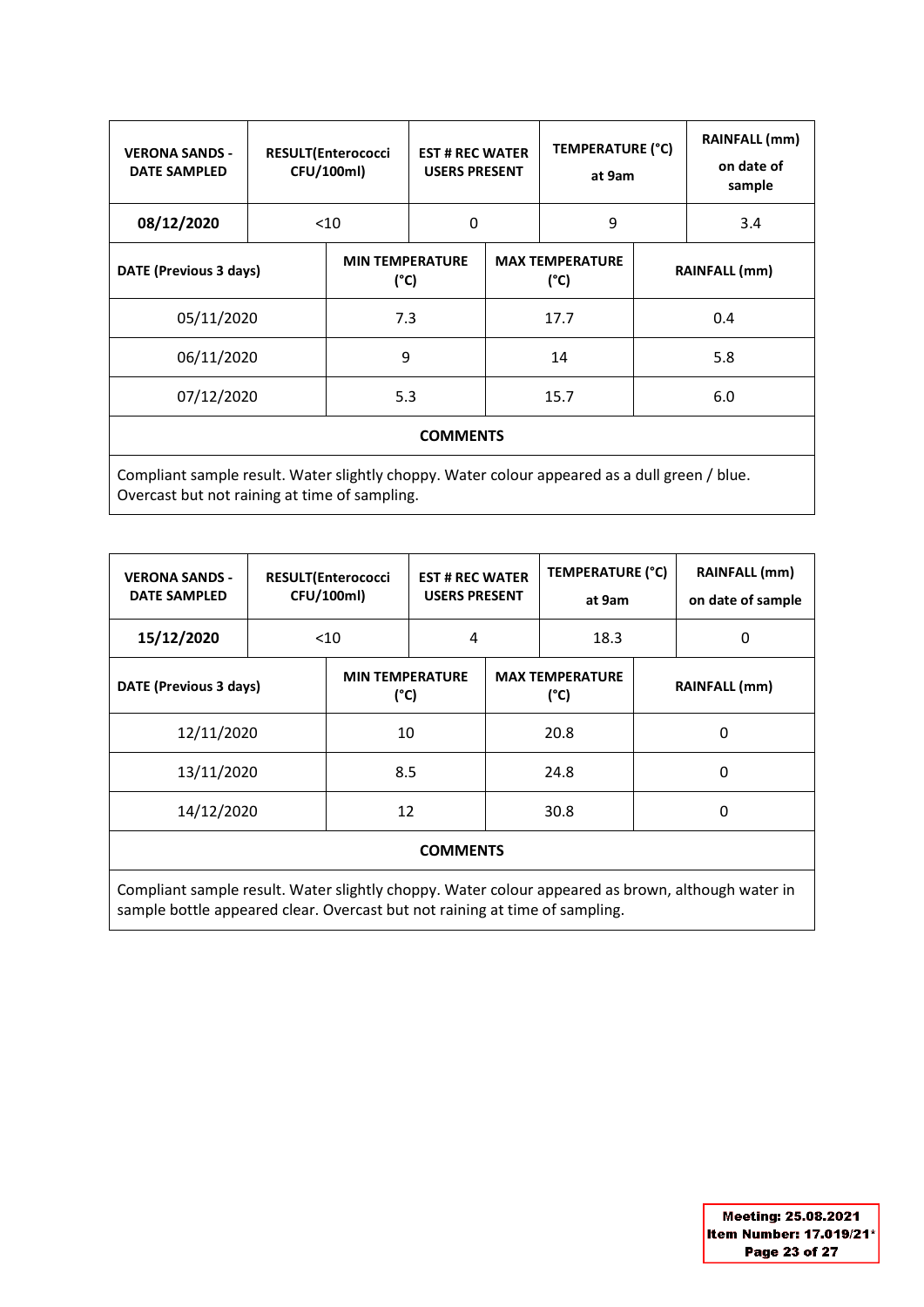| <b>VERONA SANDS -</b><br><b>DATE SAMPLED</b>                                                       | <b>RESULT(Enterococci</b><br>CFU/100ml) |                                         | <b>EST # REC WATER</b><br><b>USERS PRESENT</b> |    | <b>TEMPERATURE (°C)</b><br>at 9am |   | <b>RAINFALL</b> (mm)<br>on date of sample |  |
|----------------------------------------------------------------------------------------------------|-----------------------------------------|-----------------------------------------|------------------------------------------------|----|-----------------------------------|---|-------------------------------------------|--|
| 13/01/2021                                                                                         |                                         | $<$ 10                                  |                                                | 8  |                                   |   | 0                                         |  |
| DATE (Previous 3 days)                                                                             |                                         | <b>MIN TEMPERATURE</b><br>$(^{\circ}C)$ |                                                |    | <b>MAX TEMPERATURE</b><br>(°C)    |   | <b>RAINFALL</b> (mm)                      |  |
| 10/01/2021                                                                                         |                                         | 9.3                                     |                                                |    | 23                                |   | 0                                         |  |
| 11/01/2021                                                                                         |                                         | 10.2                                    |                                                | 38 |                                   | 0 |                                           |  |
| 12/01/2021                                                                                         |                                         | 13.3                                    |                                                |    | 20.2                              |   | 8.2                                       |  |
| <b>COMMENTS</b>                                                                                    |                                         |                                         |                                                |    |                                   |   |                                           |  |
| Compliant sample result. Water calm. Water colour was blue / green in appearance. Sunny at time of |                                         |                                         |                                                |    |                                   |   |                                           |  |

sampling.

| <b>VERONA SANDS -</b><br><b>DATE SAMPLED</b> | RESULT(Enterococci<br>CFU/100ml) |                                         | <b>EST#REC</b><br><b>WATER</b><br><b>USERS</b><br><b>PRESENT</b> |      | TEMPERATURE (°C)<br>at 9am              |   | <b>RAINFALL (mm)</b><br>on date of sample |  |
|----------------------------------------------|----------------------------------|-----------------------------------------|------------------------------------------------------------------|------|-----------------------------------------|---|-------------------------------------------|--|
| 19/01/2020                                   | 565                              |                                         | 0                                                                | 11.3 |                                         |   | 1.4                                       |  |
| DATE (Previous 3 days)                       |                                  | <b>MIN TEMPERATURE</b><br>$(^{\circ}C)$ |                                                                  |      | <b>MAX TEMPERATURE</b><br>$(^{\circ}C)$ |   | <b>RAINFALL (mm)</b>                      |  |
| 16/01/2021                                   |                                  | 8.8                                     |                                                                  |      | 17                                      |   | 11.8                                      |  |
| 17/01/2021                                   |                                  | 7.5                                     |                                                                  | 18.5 |                                         |   | 1.6                                       |  |
| 18/01/2021                                   | 11.7                             |                                         |                                                                  | 19.7 |                                         | 0 |                                           |  |
| <b>COMMENTS</b>                              |                                  |                                         |                                                                  |      |                                         |   |                                           |  |

Non-compliant sample result. Water choppy. Water was extremely choppy with large amounts of suspended solids and seaweed. Significantly less seaweed than Randalls Bay on the day. Overcast, windy and had rained recently at time of sampling. No resampling undertaken, as signage already present advising against swimming 3 days after significant rain. This was endorsed by DoH.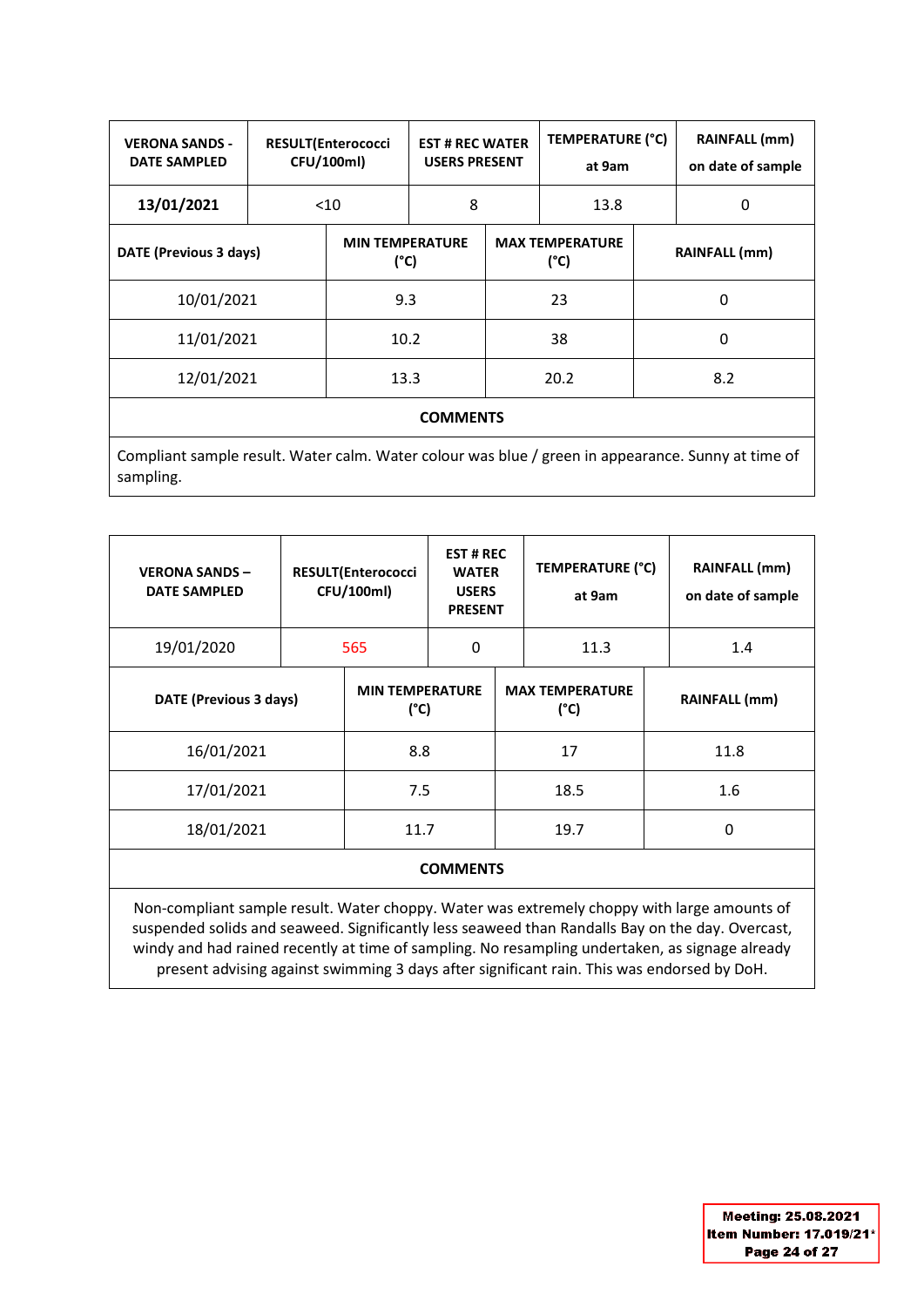| <b>VERONA SANDS -</b><br><b>DATE SAMPLED</b>                                                |     | <b>RESULT(Enterococci</b><br>CFU/100ml) | <b>EST # REC WATER</b><br><b>USERS PRESENT</b> |                                | TEMPERATURE (°C)<br>at 9am |                      | <b>RAINFALL (mm)</b><br>on date of sample |
|---------------------------------------------------------------------------------------------|-----|-----------------------------------------|------------------------------------------------|--------------------------------|----------------------------|----------------------|-------------------------------------------|
| 28/01/2021                                                                                  |     | $<$ 10                                  |                                                | 0                              |                            |                      | 0                                         |
| DATE (Previous 3 days)                                                                      |     | <b>MIN TEMPERATURE</b><br>$(^{\circ}C)$ |                                                | <b>MAX TEMPERATURE</b><br>(°C) |                            | <b>RAINFALL</b> (mm) |                                           |
| 25/01/2021                                                                                  |     | 13.6                                    |                                                |                                | 34                         |                      | 0                                         |
| 26/01/2021                                                                                  |     | 12.8                                    |                                                | 19.1                           |                            |                      | 3.4                                       |
| 27/01/2021                                                                                  | 8.8 |                                         |                                                | 17                             |                            | 0.8                  |                                           |
| <b>COMMENTS</b>                                                                             |     |                                         |                                                |                                |                            |                      |                                           |
| Compliant sample result. Water very calm. Water colour was dull blue / green in appearance. |     |                                         |                                                |                                |                            |                      |                                           |

Overcast at time of sampling.

| <b>VERONA SANDS -</b><br><b>DATE SAMPLED</b> |  | <b>RESULT(Enterococci</b><br>CFU/100ml) | <b>EST # REC WATER</b><br><b>USERS PRESENT</b> |  | TEMPERATURE (°C)<br>at 9am     |  | <b>RAINFALL (mm)</b><br>on date of sample |  |  |
|----------------------------------------------|--|-----------------------------------------|------------------------------------------------|--|--------------------------------|--|-------------------------------------------|--|--|
| 02/02/2021                                   |  | < 10                                    | 0                                              |  | 13.1                           |  | 0                                         |  |  |
| DATE (Previous 3 days)                       |  | <b>MIN TEMPERATURE</b><br>$(^{\circ}C)$ |                                                |  | <b>MAX TEMPERATURE</b><br>(°C) |  | <b>RAINFALL (mm)</b>                      |  |  |
| 01/02/2021                                   |  | 9.8                                     |                                                |  | 21.9                           |  | 0                                         |  |  |
| 31/01/2021                                   |  | 8.9                                     |                                                |  | 20.2                           |  | 0                                         |  |  |
| 30/01/2021                                   |  | 12.8                                    |                                                |  | 21.7                           |  | 6.6                                       |  |  |
| <b>COMMENTS</b>                              |  |                                         |                                                |  |                                |  |                                           |  |  |

Compliant sample result. Water choppy with small waves. Very windy. Water colour was blue / green in appearance. sunny at time of sampling.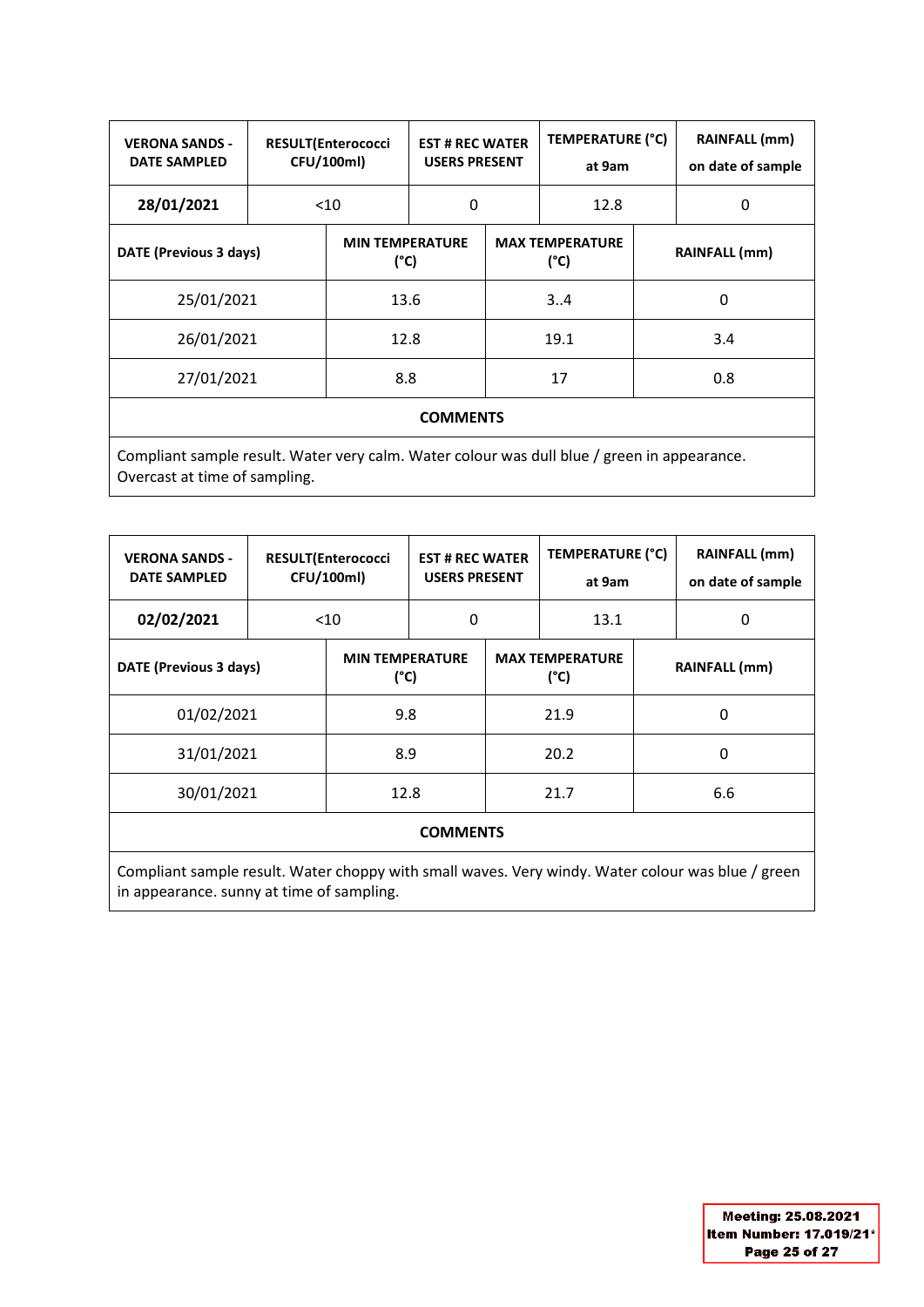| <b>VERONA SANDS -</b><br><b>DATE SAMPLED</b> | <b>RESULT(Enterococci</b><br>CFU/100ml) |                                |                 | <b>EST # REC WATER</b><br><b>USERS PRESENT</b> |                                | TEMPERATURE (°C) | <b>RAINFALL</b> (mm)<br>on date of sample |  |
|----------------------------------------------|-----------------------------------------|--------------------------------|-----------------|------------------------------------------------|--------------------------------|------------------|-------------------------------------------|--|
| 10/02/2021                                   |                                         | $<$ 10                         |                 | 0                                              |                                |                  | 0                                         |  |
| DATE (Previous 3 days)                       |                                         | <b>MIN TEMPERATURE</b><br>(°C) |                 |                                                | <b>MAX TEMPERATURE</b><br>(°C) |                  | <b>RAINFALL</b> (mm)                      |  |
| 07/02/2021                                   |                                         | 10.8                           |                 |                                                | 16.5                           |                  | 8.0                                       |  |
| 08/02/2021                                   |                                         | 8.9                            |                 | 17.3                                           |                                | 0                |                                           |  |
| 09/02/2021                                   |                                         | 9.1                            |                 |                                                | 21.7                           |                  | 0.2                                       |  |
|                                              |                                         |                                | <b>COMMENTS</b> |                                                |                                |                  |                                           |  |

Compliant sample result. Water slightly choppy. Bit windy. Water colour was blue / green in appearance. sunny at time of sampling. It can be noted that there was 48mm of rain on the 06/02/2021.

| <b>VERONA SANDS -</b><br><b>DATE SAMPLED</b> |  | <b>RESULT(Enterococci</b><br>CFU/100ml) |                 | <b>EST # REC WATER</b><br><b>USERS PRESENT</b> |                                | TEMPERATURE (°C) | <b>RAINFALL</b> (mm)<br>on date of sample |
|----------------------------------------------|--|-----------------------------------------|-----------------|------------------------------------------------|--------------------------------|------------------|-------------------------------------------|
| 16/02/2021                                   |  | $<$ 10                                  | $\mathfrak z$   |                                                | 13.6                           |                  | 0                                         |
| DATE (Previous 3 days)                       |  | <b>MIN TEMPERATURE</b><br>$(^{\circ}C)$ |                 |                                                | <b>MAX TEMPERATURE</b><br>(°C) |                  | <b>RAINFALL</b> (mm)                      |
| 13/02/2021                                   |  | 13.8                                    |                 |                                                | 21.7                           |                  | 0                                         |
| 14/02/2021                                   |  | 6.8                                     |                 |                                                | 23.6                           |                  | 0.2                                       |
| 15/02/2021                                   |  | 11.7                                    |                 |                                                | 18.7                           |                  | 0.8                                       |
|                                              |  |                                         | <b>COMMENTS</b> |                                                |                                |                  |                                           |

Compliant sample result. Water calm. Bit windy. Water colour was blue / green in appearance. sunny at time of sampling.